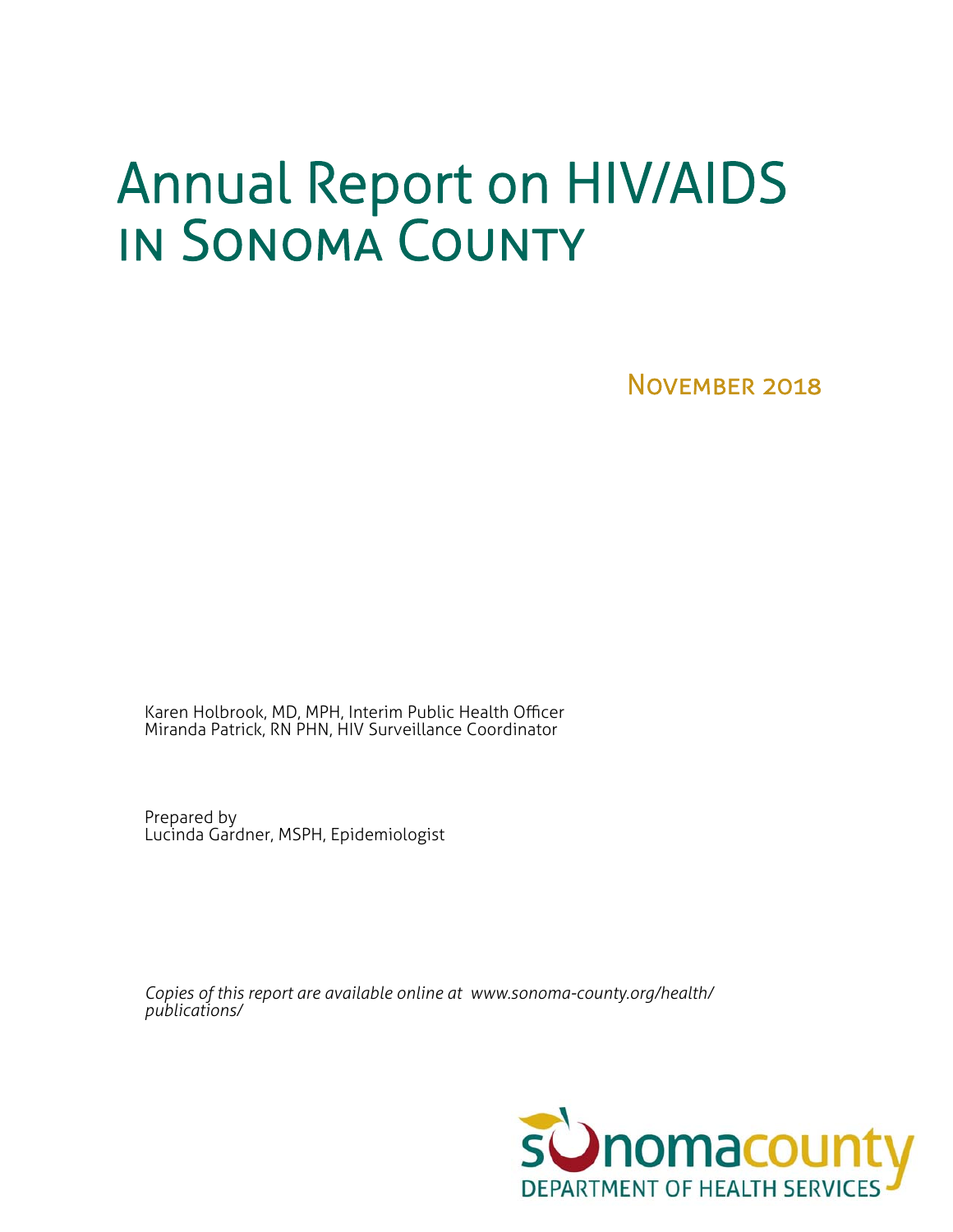# TABLE OF CONTENTS

| Sociodemographic Characteristics of Sonoma County<br>3                                                                                  |                |  |  |  |  |  |
|-----------------------------------------------------------------------------------------------------------------------------------------|----------------|--|--|--|--|--|
| <b>Executive Summary</b>                                                                                                                | 4              |  |  |  |  |  |
| The Scope of the HIV/AIDS Epidemic in Sonoma County                                                                                     | 4              |  |  |  |  |  |
| People Recently Diagnosed with HIV infection<br>Indicators of Risk for HIV Infection<br><b>Groups of Special Concern</b>                | 5<br>7<br>8    |  |  |  |  |  |
| Current Face of the Epidemic<br>People Living with HIV infection or AIDS                                                                | 9              |  |  |  |  |  |
| <b>Historical and Cumulative Experience</b><br>AIDS in Sonoma County                                                                    | 11             |  |  |  |  |  |
| Trending Over Time-Shifting Demographics of HIV/AIDS                                                                                    | 13             |  |  |  |  |  |
| Sonoma County HIV/AIDS Care Services                                                                                                    | 14             |  |  |  |  |  |
| Sonoma County HIV Prevention Strategy<br><b>Reducing New HIV Infections</b><br>Increasing Access to Care and Optimizing Health Outcomes | 16<br>16<br>17 |  |  |  |  |  |
| <b>Technical Notes</b>                                                                                                                  | 19             |  |  |  |  |  |
| References                                                                                                                              | 20             |  |  |  |  |  |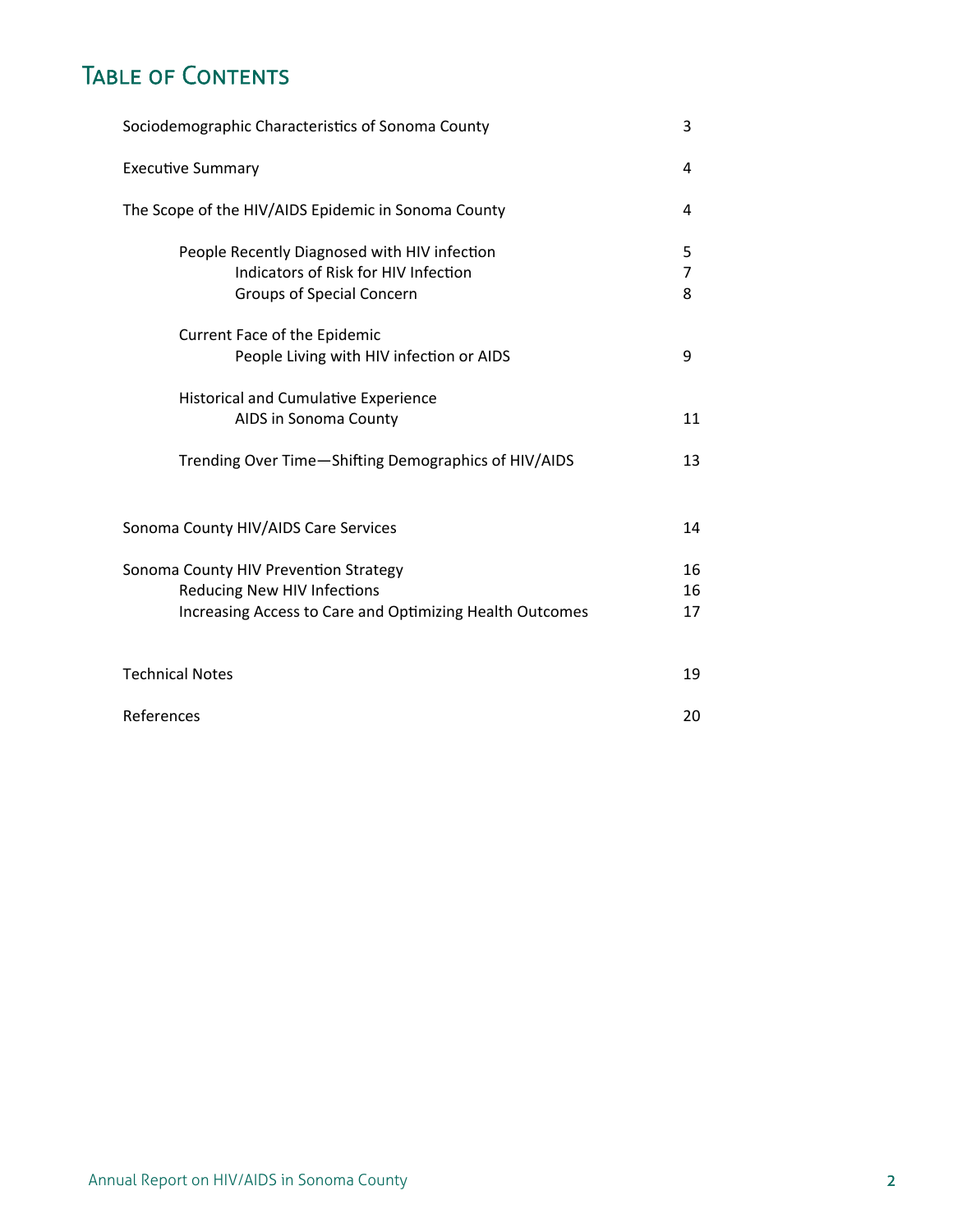# SocioDemographic Characteristics of Sonoma County

### Population

Sonoma County is a semi‐rural coun‐ ty that measures 1,576 square miles and is the geographically largest and northernmost county in the San Francisco Bay Area. In 2016, Sonoma County was the 17th most populated of the 58 counties in California, with an estimated 503,000 residents (approximately 319 people per square mile). $^1$ 

According to 2016 Department of Finance population estimates, Santa Rosa ‐ the county seat and largest city ‐ is home to about 35% of the total population and ranks as the 27th largest city in the state. $2$  The majority (70%) of Sonoma County residents live within nine separate cities, with the remainder living within the unincorporated areas of the county. Sonoma County's population grew 4% from 483,880 people in 2010 to 503,000 in 2016.

#### **Demographics**

In 2016, the median age of Sonoma County residents was 42 years. About 18% of Sonoma County's pop‐ ulation was under 18 years old, 5% of whom were under 5 years of age. More than 26% were 60 years and older. By the year 2030, nearly 31% of the total population of Sonoma County will be aged 60 or older. $<sup>2</sup>$ </sup> Although the racial/ethnic composi‐ tion is changing, Sonoma County is still substantially less diverse than the state as a whole.

In 2016, 64% of Sonoma County resi‐ dents were White/Caucasian, non‐ Hispanic or Latino; 27% were Hispanic or Latino, 4% were Asian or Pacific Islander, 2% were African American, and 1% were American Indian or Alaska Native.<sup>1</sup>

An estimated 17% of Sonoma County residents were foreign born. The to‐ tal Hispanic or Latino population increased by over 300% in the past 20 years, and is projected to grow at a rate three times faster than the overall population in Sonoma County. By 2060, the Hispanic or Latino population is estimated to increase by approximately 100,000 people. This increase has cultural and linguistic implications with regards to designing effective governmental programs and community-based initiatives.

**Figure 1—Sonoma County** 

Sonoma County's economic and housing landscape in 2016:

- Over 53% of Sonoma County res‐ idents paid 30% or more of their gross income on rent.<sup>1</sup>
- The median household income of Sonoma County residents was approximately \$74,000, higher than the State (\$67,739).
- An estimated 88% of Sonoma County's population aged 25 years and older had a high school diploma or pursued high‐ er education.
- An estimated 12% of families with children ages 0‐18 years residing in Sonoma County had incomes below the Federal Pov‐ erty Level (FPL) and 43% of all residents lived below 300% FPL.
- An estimated 2,900 homeless individuals and 156 homeless families with children resided in Sonoma County.

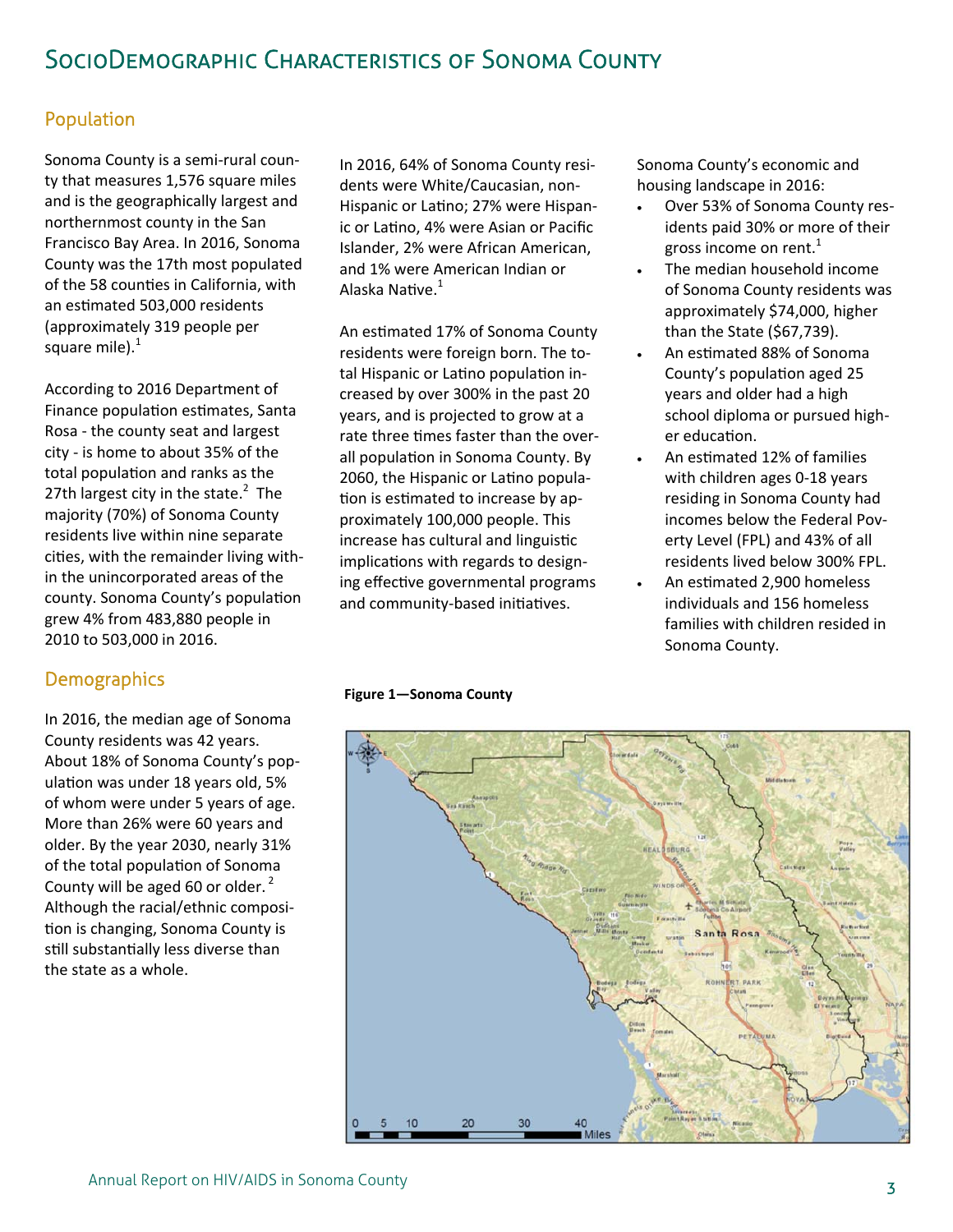# Executive Summary

As of December 31, 2017, there were at least 1,358 adults and adolescents living with HIV infection or AIDS who were diagnosed in Sonoma County (890 AIDS; 468 HIV, non‐AIDS). When undiagnosed individuals are considered, the burden of disease increases to an estimated 1,597 persons living with HIV infection or AIDS. The demographics of persons newly diagnosed with HIV/AIDS and of those living with HIV infection continue to change and are important to understand in order to guide services and prevention efforts. Highlights and conclusions of this report include:

- After a decline from the peak of the AIDS epidemic in the early 1990s, the annual number of newly diagnosed HIV infections remained relatively stable at approximately 40 per year for close to a decade. Although it is too early to be certain, it appears that the number of newly diagnosed cases per year is declining.
- The majority of newly diagnosed individuals are male, although the total number diagnosed each year is declining.
- The number of newly diagnosed HIV infections among males appears to be declining. The predominant risk factor in this group is men who have sex with men (MSM).
- The number of newly diagnosed HIV infections among women has remained relatively stable over the past 10 years. The primary risk factors for women recently diagnosed are heterosexual sex with a person who has, or is at high risk for HIV infection and injection drug use.
- Similar to the overall numbers, the number of newly diagnosed HIV infections among Whites has declined over the past 10 years.
- The number of newly diagnosed HIV infections among Hispanics/Latinos has remained stable. The most common risk factors among Hispanics/Latinos are MSM and heterosexual sex with a person who has, or is at high risk for HIV infection.
- Newly diagnosed persons with HIV infection or AIDS reside throughout the county.
- The number of newly diagnosed AIDS cases continues to decline, primarily a result of effective treatment.
- The majority of persons currently living with HIV or AIDS in Sonoma County are White males.

# The Scope of the HIV/AIDS Epidemic in Sonoma County

The following section summarizes data from HIV/AIDS Confidential Case Report Forms submitted to the County of Sonoma Department of Health Services by health care providers. This information allows examination of disease and transmission trends and helps determine to whom ser‐ vices should be targeted.

The data presented in this report in‐ clude only persons who were Sonoma County residents at the time of diagnosis with HIV infection or AIDS. Early in the epidemic surveillance focused solely on AIDS. This made sense at a time when treatment options were limited and a progression to the more severe phase of infection was inevitable. The number of newly reported AIDS cases per year has become less reflective of the true burden of the HIV/AIDS epidemic in Sonoma County for the following reasons:

- Many people with HIV infection who are on treatment are living longer and not progressing to AIDS for many years.
- Migration may result in a different number of persons with HIV infection or AIDS residing and requiring services in Sonoma County than are represented in this report. No system currently exists to track movement of indi‐ viduals to another jurisdiction or out of state following an HIV in‐ fection or AIDS diagnosis.

Currently, in addition to the number of AIDS cases, public health surveil‐ lance closely follows new HIV diagno‐ ses, total number of people living with HIV or AIDS and a set of out‐ come measures that address access to and utilization of appropriate medical care. Ensuring HIV infected indi‐

viduals are diagnosed, linked to care, engaged in care, receiving appropri‐ ate treatment and achieving viral sup‐ pression improves the health of the individuals and decreases the likeli‐ hood HIV infection will be transmitted to others.

California insƟtuted a non‐name, unique identifier HIV reporting system on July 1, 2002 and changed to name-based reporting in April 2006. The HIV cases reported here include only name‐based cases reascertained or reported following the implemen‐ tation of the 2006 law.

Because many who are living with HIV infection have not yet been tested and do not know their status, the fig‐ ures in this report underestimate the true scope of HIV infection in Sonoma County.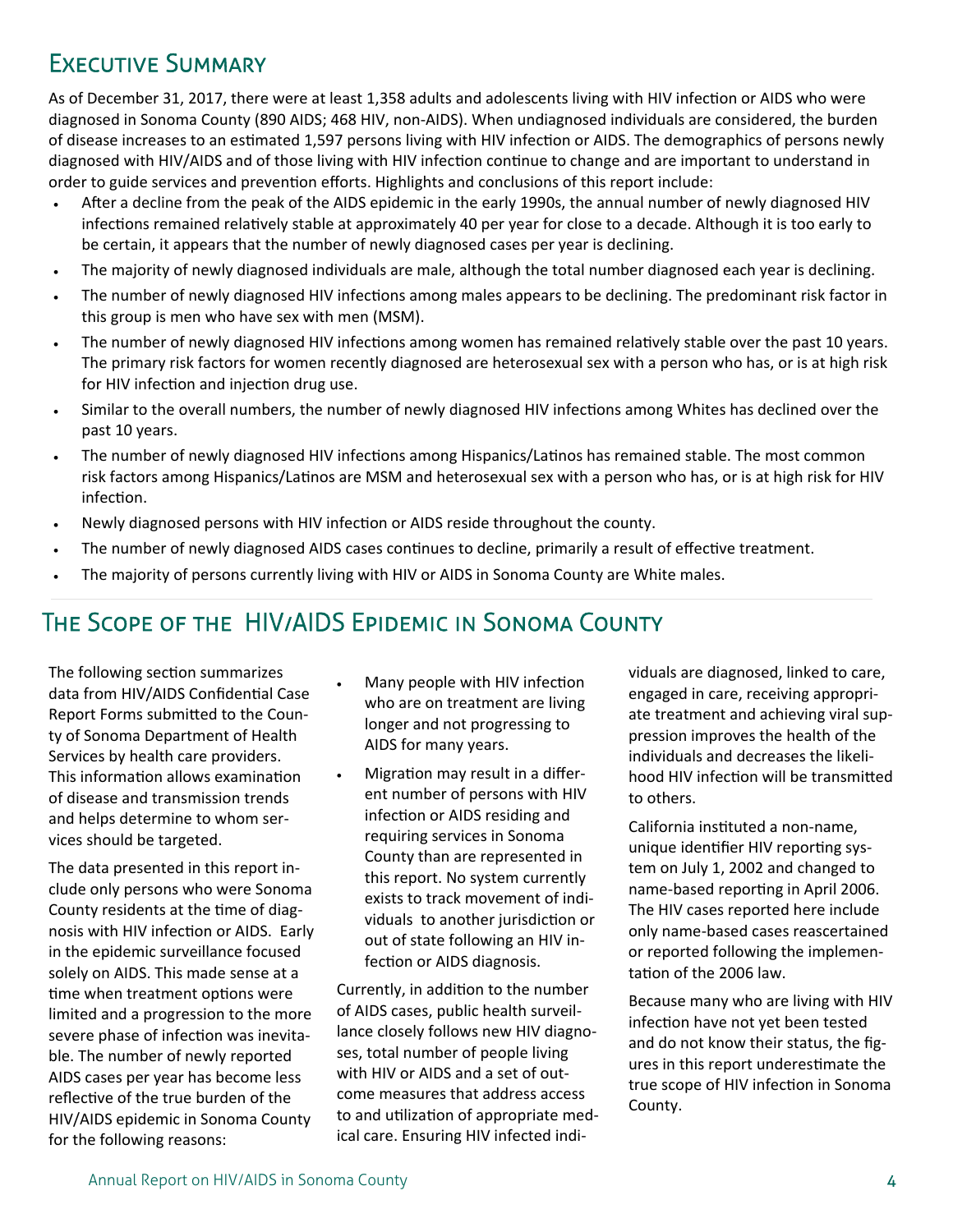# People Recently Diagnosed with HIV Infection

### Cases over Time

To evaluate trends over time, incident cases are evaluated by date of first positive HIV test, regardless of current AIDS status. Because the number of cases reported each year is rela‐ tively small, the current years' data is presented with the three most recent five year time periods for comparison

(Table 2). The 2017 data itself should be interpreted with caution as the overall number of cases is small and subject to significant fluctuations between years.

In 2017, 30 persons were newly diag‐ nosed with HIV infection. Of these,

three were diagnosed late in infection with a coincident AIDS diagnosis at or within three months of HIV diagnosis. The total number of new diagnoses is slightly lower than the average over the past ten years, but still within the range of previously observed counts (range 24‐45 cases, 2008‐2017).

 **Sonoma County, December 31, 2017** 

|                             | 2003-2007   |                           |                          | 2008-2012        |                   | 2013-2017                |                               |                   | 2017                     |                               |                  |
|-----------------------------|-------------|---------------------------|--------------------------|------------------|-------------------|--------------------------|-------------------------------|-------------------|--------------------------|-------------------------------|------------------|
|                             | N           | <b>5 YR</b>               | $\%$                     | N                | <b>5 YR</b>       | $\frac{0}{2}$            | N                             | <b>5 YR</b>       | %                        | N                             | $\%$             |
|                             |             | <b>AVE</b>                |                          |                  | <b>AVE</b>        |                          |                               | <b>AVE</b>        |                          |                               |                  |
| <b>TOTAL</b>                | 244         | 49                        | $\overline{\phantom{a}}$ | 192              | 38                | $\overline{\phantom{a}}$ | 166                           | 33                | $\overline{\phantom{a}}$ | 30                            |                  |
|                             |             |                           |                          |                  |                   |                          |                               |                   |                          |                               |                  |
| <b>Diagnosis</b>            |             |                           |                          |                  |                   |                          |                               |                   |                          |                               |                  |
| HIV only                    | 84          | 17                        | 34                       | 104              | 21                | 54                       | 135                           | 27                | 81                       | 27                            | 90               |
| HIV and later AIDS          | 84          | 17                        | 34                       | 23               | 5                 | 12                       | 6                             | 1                 | $\sqrt{4}$               | $\mathbf 0$                   | $\mathbf 0$      |
| HIV/AIDS co-diagnosed       | 62          | 12                        | 25                       | 62               | 12                | 32                       | 25                            | 5                 | 15                       | 3                             | 10               |
| Gender                      |             |                           |                          |                  |                   |                          |                               |                   |                          |                               |                  |
| Male                        | 210         |                           | 86                       | 163              | 33                | 85                       | 145                           | 29                | 87                       | 25                            | 83               |
| Female                      | 34          | 42<br>$\overline{7}$      |                          | 29               | 6                 |                          | 21                            | 4                 | 13                       |                               |                  |
|                             |             |                           | 14                       |                  |                   | 15                       |                               |                   |                          | 5                             | 17               |
| Race/Ethnicity              |             |                           |                          |                  |                   |                          |                               |                   |                          |                               |                  |
| White                       | 157         | 31                        | 64                       | 117              | 23                | 61                       | 97                            | 19                | 58                       | 16                            | 53               |
| Latino                      | 55          | 11                        | 23                       | 48               | 10                | 25                       | 48                            | 10                | 29                       | 10                            | 33               |
| Asian/Pacific Islander      | 8           | $\mathbf{2}$              | 3                        | $\overline{7}$   | $\mathbf{1}$      | $\overline{4}$           | $\overline{4}$                | $\mathbf{1}$      | $\overline{2}$           | $\mathbf{1}$                  | 3                |
| African American/Black      | 15          | 3                         | 6                        | 11               | $\mathbf{2}$      | 6                        | 16                            | 3                 | 10                       | 3                             | 10               |
| American Ind/Alaska Nat     | $\mathbf 1$ | $\pmb{0}$                 | $\mathcal O$             | $\overline{2}$   | 0                 | $1\,$                    | $\mathbf{1}$                  | 0                 | $\,1\,$                  | $\overline{0}$                | $\mathbf 0$      |
| Multi-Race                  | 8           | $\mathbf{2}$              | 3                        | $\overline{7}$   | $\mathbf{1}$      | 4                        | 0                             | 0                 | $\overline{0}$           | $\mathbf 0$                   | $\mathbf 0$      |
|                             |             |                           |                          |                  |                   |                          |                               |                   |                          |                               |                  |
|                             |             |                           |                          |                  |                   |                          |                               |                   |                          |                               |                  |
| <b>Age at Diagnosis</b>     |             |                           |                          |                  |                   |                          |                               |                   |                          |                               |                  |
| $<$ 13<br>13-19             | 0<br>3      | $\pmb{0}$<br>$\mathbf{1}$ | $\mathbb O$<br>$1\,$     | $\mathbf 0$<br>6 | 0<br>$\mathbf{1}$ | $\mathcal O$<br>3        | $\mathbf 1$<br>$\overline{7}$ | 0<br>$\mathbf{1}$ | $1\,$<br>$\overline{4}$  | $\mathbf 0$<br>$\overline{2}$ | $\mathbf 0$<br>7 |
| $20 - 29$                   | 46          | 9                         | 19                       | 32               | 6                 | 17                       | 44                            | 9                 | 27                       | 13                            | 43               |
| 30-39                       | 69          | 14                        | 28                       | 57               | 11                | 30                       | 47                            | 9                 | 28                       | 9                             | 30               |
| 40-49                       | 78          | 16                        | 32                       | 47               | 9                 | 24                       | 28                            | 6                 | 17                       | $\mathbf 1$                   | 3                |
| 50-59                       | 39          | 8                         | 16                       | 36               | 7                 | 19                       | 28                            | 6                 | 17                       | 4                             | 13               |
| $60+$                       | 9           | $\mathbf{2}$              | 4                        | 14               | 3                 | 7                        | 11                            | $\overline{2}$    | $\overline{7}$           | $\mathbf{1}$                  | 3                |
|                             |             |                           |                          |                  |                   |                          |                               |                   |                          |                               |                  |
| <b>Mode of Exposure</b>     |             |                           |                          |                  |                   |                          |                               |                   |                          |                               |                  |
| <b>MSM</b>                  | 135         | 27                        | 55                       | 110              | 22                | 57                       | 108                           | 22                | 65                       | 19                            | 63               |
| MSM/PWID                    | 28          | 6                         | 11                       | 23               | 5                 | 12                       | $\overline{7}$                | $\mathbf{1}$      | $\sqrt{4}$               | $\mathbf{1}$                  | 3                |
| <b>PWID</b>                 | 16          | 3                         | 7                        | 11               | $\mathbf{2}$      | 6                        | 8                             | $\mathbf{2}$      | 5                        | $\mathbf{1}$                  | 3                |
| <b>Heterosexual Contact</b> | 46          | 9                         | 19                       | 21               | 4                 | 11                       | 10                            | 2                 | 6                        | $\mathbf{1}$                  | 3                |
| Risk not Specified/Unknown  | 19          | 4                         | 8                        | 27               | 5                 | 14                       | 32                            | 6                 | 19                       | 7                             | 23               |
| Other                       | 0           | 0                         | $\mathcal O$             | $\mathbf 0$      | 0                 | $\mathcal O$             | $\mathbf{1}$                  | 0                 | $\mathbf 1$              | $\mathbf 0$                   | $\mathcal O$     |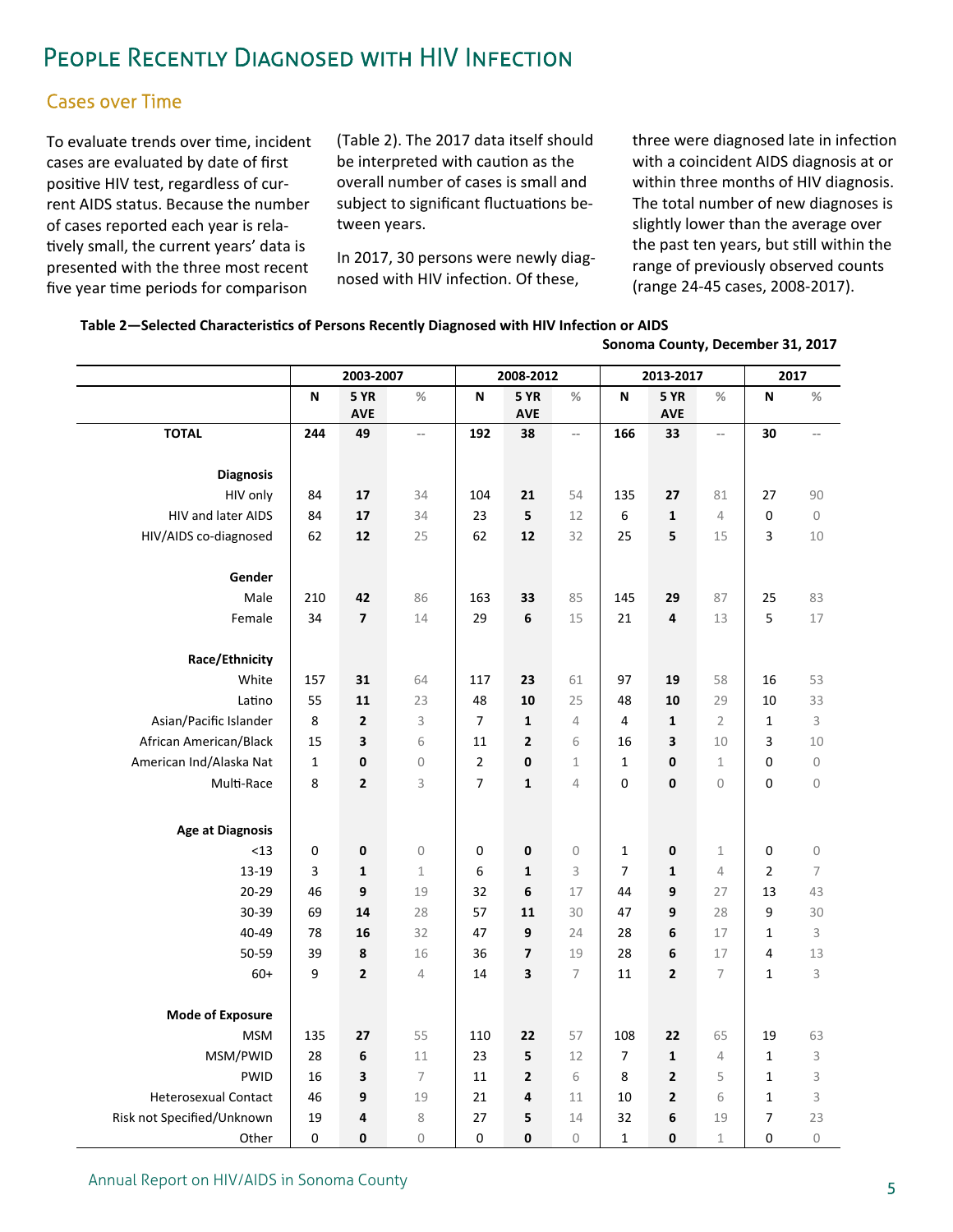

#### Gender

In 2017, 25 new cases of HIV infection were men and five were women. Alt‐ hough women account for a minority of those newly diagnosed with HIV infection the number of new infections in women has remained stable between 2003 and 2017, accounting for <20% of new diagnoses (Table 2). Women as a group of special concern are addressed on Page 8.

#### Race/Ethnicity

In 2017, the majority of new cases reported White race followed by His‐ panic/Latino ethnicity (Table 2). The proportion of newly infected persons reporting Hispanic/Latino ethnicity has increased from 23% between 2003‐ 2007 to 29% between 2013‐2017 (Table 2). Hispanics/Latinos as a group of special concern are ad‐ dressed on Page 8**.** 

### Age

Between 2013‐2017, persons aged 30‐ 49 had the highest proportion of new diagnoses of HIV infection, followed

closely by those aged 20‐29 (Table 2) This is a shift down in age from 2003-2007 and 2008‐2018 when the second highest age group was those aged 40‐ 49 (Table 2).

A new pediatric HIV case was reported in 2013 in a child who was a recent immigrant to the US. The most recent domestically acquired pediatric HIV infection in Sonoma County occurred in 2000.

### Mode of Exposure

A hierarchical index following the Cen‐ ters for Disease Control and Prevention guidelines is used to describe risk for acquiring HIV infection (Technical Notes, Page 20). In all tables, each case is counted only once even though the person may have reported multiple modes of exposure.

MSM remains the most frequently re‐ ported risk factor for HIV infection. The second most frequently reported known risk factor is heterosexual sex with a person who has, or is at, high risk for HIV infection (Table 2).

| Zip Code   Total N   Rate |                       |       |
|---------------------------|-----------------------|-------|
| 1 - 6 cases per 100,000   |                       |       |
| 95492                     | 6                     | 4.21  |
| 94954                     | 8                     | 4.28  |
| 94952                     | 8                     | 4.87  |
| 95405                     | 6                     | 5.61  |
| 95472                     | 8                     | 5.66  |
| 6 - 12 cases per 100,000  |                       |       |
| 94928                     | 14                    | 6.48  |
| 95403                     | 15                    | 6.64  |
| 95407                     | 18                    | 9.15  |
| 95401                     | 20                    | 10.82 |
|                           | >12 cases per 100,000 |       |
| 95404                     | 24                    | 12.07 |
| 95446                     | ٩                     | 37.89 |

 Although MSM is the most frequent‐ ly reported risk factor, an emerging risk factor of concern is persons for whom no risk factor is either identified or reported. The proportion of persons with no known risk factor has increased from 8% between 2003 and 2007 to 19% between 2013 and 2017 (Table 2).

### Geography

Newly diagnosed persons with HIV infection reside throughout the county (Figure 2). Guerneville (zip code 95446) has the highest rate of recent‐ ly diagnosed cases of HIV infection between 2013 and 2017 (N=9 cases, Figure 2).

Other areas with high rates of diagno‐ sis are throughout Santa Rosa (N=24, 95404; N=20, 95401; N=15, 95403) and Rohnert Park (N=14, 95428). The greatest number of new infections, however, is occurring in Santa Rosa. Three persons reporting PO Boxes as a primary address were excluded from the map.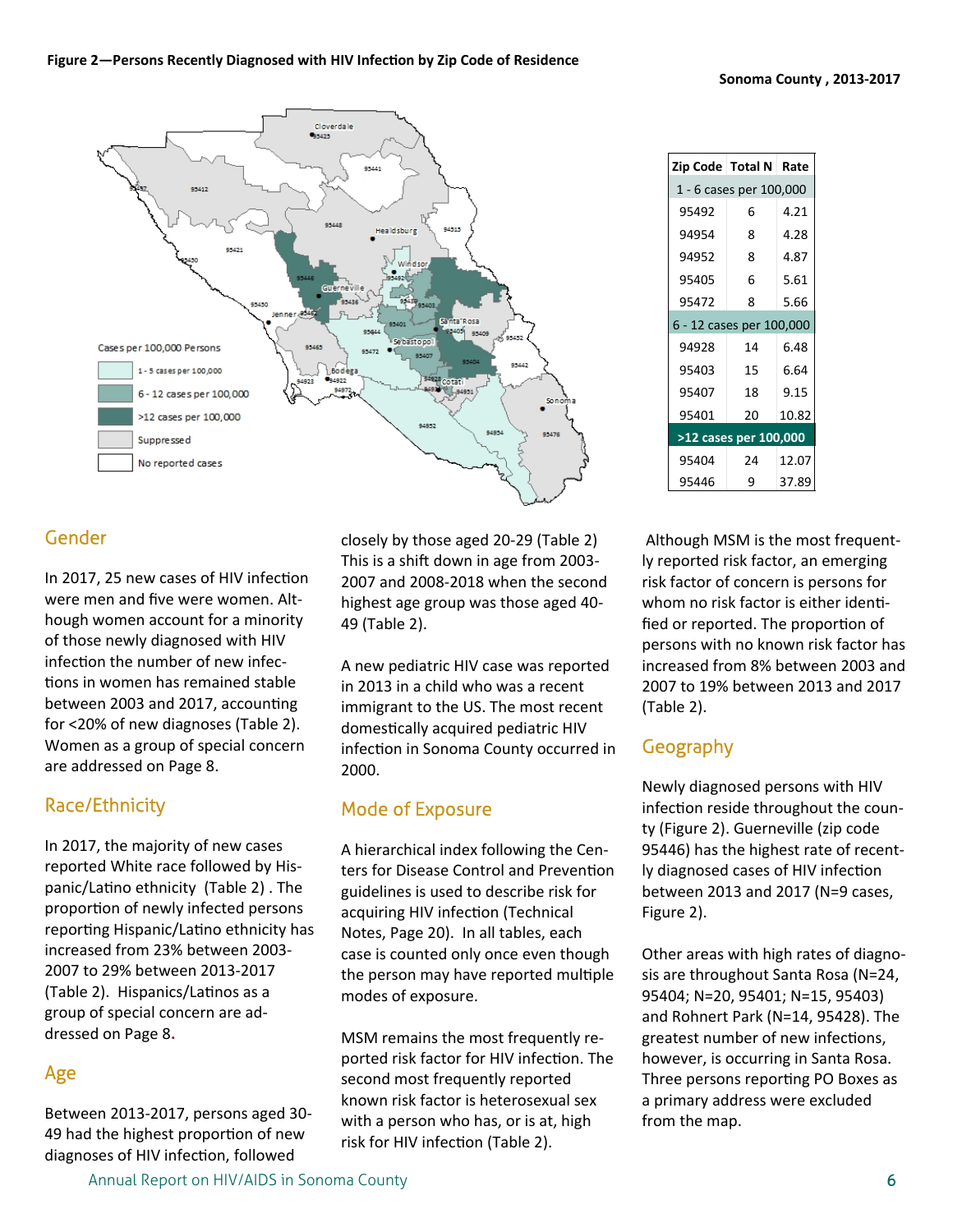### **INDICATORS OF RISK FOR HIV INFECTION**

#### **Increase in STI Rates**

Sexually transmitted infections (STIs) continue to be a problem in Sonoma County. Rates of Chlamydia and Syphilis are increasing in Sonoma County as well as in other Bay Area counties. In addition to complications from the diseases themselves. STIs can increase the risk of HIV transmission.

The rate of Chlamydia has been steadily increasing from 190 new cases per 100,000 population in 2008 to 400 new cases per 100,000 population in 2017 (Figure 3). In 2017, women and men aged 20-24 years old had the highest incidence rate of Chlamydia with rates of 3,093 and 1,387 cases per 100,000 respectively. People of color, particularly Hispanics/Latinos and African Americans, are disproportionately affected by Chlamydia (data not shown).

The rate of Gonorrhea has increased sharply in recent years from 14 cases per 100,000 persons in 2008 to 113 cases per 100,000 persons in 2017 (Figure 3). Women and men aged 20 -24 years old and men aged 25-29 years old have the highest incidence rates of Gonorrhea with 241 and 498 cases per 100,000 population in 2017 (data not shown).

Sonoma County had experienced a significant increases in early syphilis in 2012, 2015 and 2017 with 116 cases reported in 2017. While the majority of cases were diagnosed among MSM, 13% were women. This trend is similar to California, where outbreaks of syphilis have occurred in MSM.<sup>4</sup> In recent years, however, a small number of cases in both heterosexual men and women were reported in Sonoma County, indicating a notable shift in the epidemic.





### **Substance Use**

Substance use contributes to HIV transmission in many ways, including direct transmission via shared needles, impairing judgment and potentially facilitating high risk sexual behavior and, with some substances, decreasing the effectiveness of and adherence to antiviral treatment.

The use of methamphetamines contributes to risky sexual behavior that facilitates the transmission of sexually transmitted diseases, including HIV. A 2005 study of MSM who do not inject drugs in San Francisco found that nearly one quarter of those recently infected reported amphetamine use in the past twelve months.<sup>5</sup> Overall, researchers estimated that the annual incidence of HIV infection among MSM who use amphetamines was three times higher than non-users.<sup>5</sup>

In addition to the effect methamphetamines have on behavior, there are numerous negative health consequences. For persons already infected with HIV, methamphetamine use may decrease the effectiveness of antiretroviral therapy causing the individual's viral load to increase. which in turn causes both a worsening of disease and increased likelihood of transmission.<sup>6</sup>

In Sonoma County, methamphetamine was listed as a primary drug of choice for 29% of persons entering publicly funded treatment in fiscal vear 2014-15.<sup>7</sup>

A concerning, emerging trend is the reappearance of heroin use among those entering publicly funded treatment centers. In fiscal year 2014-15, 13.7% of persons listed heroin as the primary drug of choice up from below 10% in fiscal year 2010-11.

National reports suggest that persons, especially youth, who might otherwise abuse prescription drugs are switching to heroin due to its low cost and availability.<sup>8</sup>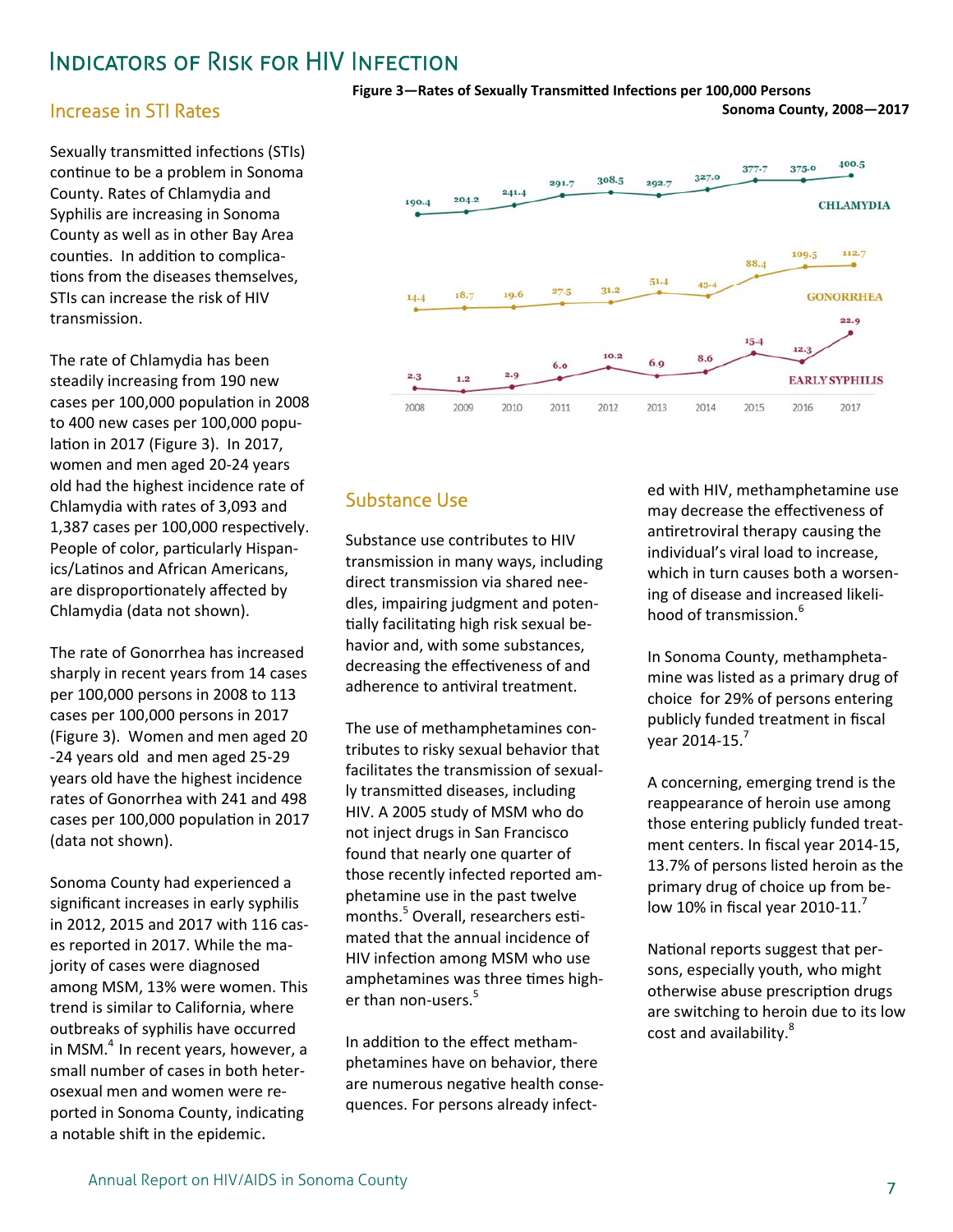## Groups of Special Concern

### Hispanic/Latino Persons

The Hispanic/Latino population in Sonoma County is increasing, currently representing 27% of the estimated total 2017 population compared to 14% in 1995. $^{2,9}$  Forty-one percent of Sonoma County Hispanic/Latinos are foreign born, the majority of these were born in Mexico.<sup>10</sup> As a group, Hispanics/Latinos may face significant challenges to receiving medical care; approximately 19% are uninsured.<sup>10</sup> Recent immigrants from Mexico may face multi-factorial barriers to social services and health care. $^{11}$ 

Nationally, Hispanics/Latinos continue to be disproportionately affected by the HIV/AIDS epidemic. While 17% of the US population is Hispanic/Latino, Hispanics/Latinos accounted for approximately 26% of newly diagnosed HIV infections nationwide in 2016. Approximately 23% of all persons living with HIV in the US in 2015 were His‐ panic/Latino.<sup>12</sup>

Since 1981, 322 Hispanics/Latinos have been diagnosed with AIDS or HIV infection in Sonoma County. Of these, 237 are currently living with HIV infec‐ tion or AIDS. While the total number of new cases per year has declined overall, the number of new Hispanic/ Latino cases has remained relatively constant, averaging about 10 cases per year since 2008 (range 4‐16 cases per year). Fifty-five percent of Hispanics/ Latinos with HIV infection and known birth country are immigrants from oth‐ er countries, a higher proportion compared to all Hispanic/Latinos, in Sonoma County where approximately 41% are foreign-born.<sup>10</sup>

The most commonly reported mode of exposure for all persons with HIV in‐ fection or AIDS is MSM, followed by MSM/PWID, PWID only, and hetero‐ sexual exposure to a person who has,

#### Table 3-Persons Living with HIV Infection or AIDS by Exposure Type and Ethnicity  **Sonoma County, December 31, 2014**

|                                        | Hispanic/Latino |      |     | Non-Hispanic/Latino |
|----------------------------------------|-----------------|------|-----|---------------------|
|                                        | N               | $\%$ | N   | $\%$                |
| <b>MSM</b>                             | 150             | 63   | 738 | 66                  |
| <b>MSM/PWID</b>                        | 15              | 6    | 128 | 11                  |
| <b>PWID</b>                            | 11              | 5    | 80  | 7                   |
| <b>Heterosexual Exposure</b>           | 34              | 14   | 109 | 10                  |
| <b>Blood Products or Transplant</b>    | 1               | 0    | 3   | 0                   |
| No Identified or Reported Risk         | 22              | 9    | 56  | 5                   |
| <b>Perinatal or Childhood Exposure</b> | 4               | 2    |     |                     |
| Total                                  | 237             | 17   |     | 83                  |

or is at high risk for HIV infection. For Hispanics/Latinos, MSM remains the most common exposure; however, the proportion of MSM is lower than that in non-Hispanics/Latinos (62% vs. 67%, respectively, Table 3). Other risk factors, notably heterosexual exposure to someone who has, or is at high risk for HIV infection and unknown risk account for a larger proportion of Hispanic/Latino cases than that of non-Hispanic/Latino cases (14% vs. 10%, 9% vs. 5%, respectively, Table 3).

#### Women

Since 1981, 227 women have been diagnosed with HIV infection or AIDS in Sonoma County (159 AIDS, 68 HIV). Of these, 166 are currently living with HIV infection or AIDS. Since 2008, an average of five women were diag‐ nosed with HIV infection each year (range 2‐9 cases per year).

Women of color accounted for ap‐ proximately 43% new diagnoses of HIV infection in women between 2003 and 2017, higher than the overall propor‐ tion in Sonoma County where 34% of all women are non-White. In addition, the proportion of new diagnoses among non‐white women is slightly higher than that of non‐White men for the same time period (44% vs. 40% respectively).

The primary reported risk factors for women living with HIV infection or

AIDS are heterosexual contact with someone who has, or is at high risk for HIV infection (60%), followed by intravenous drug use (24%, Table 5, Page 11).

Factors affecting HIV infection among women include increased risk of trans‐ mission during vaginal intercourse (compared to the risk during vaginal intercourse for men) and lack of awareness of their male partners' past or current risk behavior.<sup>13</sup>

### Late Entry to Care

Persons are considered to have late entry to care if their AIDS diagnosis occurred at the same time or within three months of their first diagnosis of HIV infection. It is possible that these persons were aware of their previous diagnosis of HIV, but were not report‐ ed to the County until their AIDS diagnosis. Further study is needed to eval‐ uate whether these persons are truly late entry.

Fifteen percent of persons diagnosed with HIV infection since 2013 were diagnosed with AIDS within three months. Cases who have late diagno‐ ses are more often aged 45+ (48% among co‐diagnosed, 29% among those not co-diagnosed), less often MSM (52% among co‐diagnosed, 67% not co-diagnosed), and more often have unknown risk (28% among co‐ diagnosed, 18% not co‐diagnosed).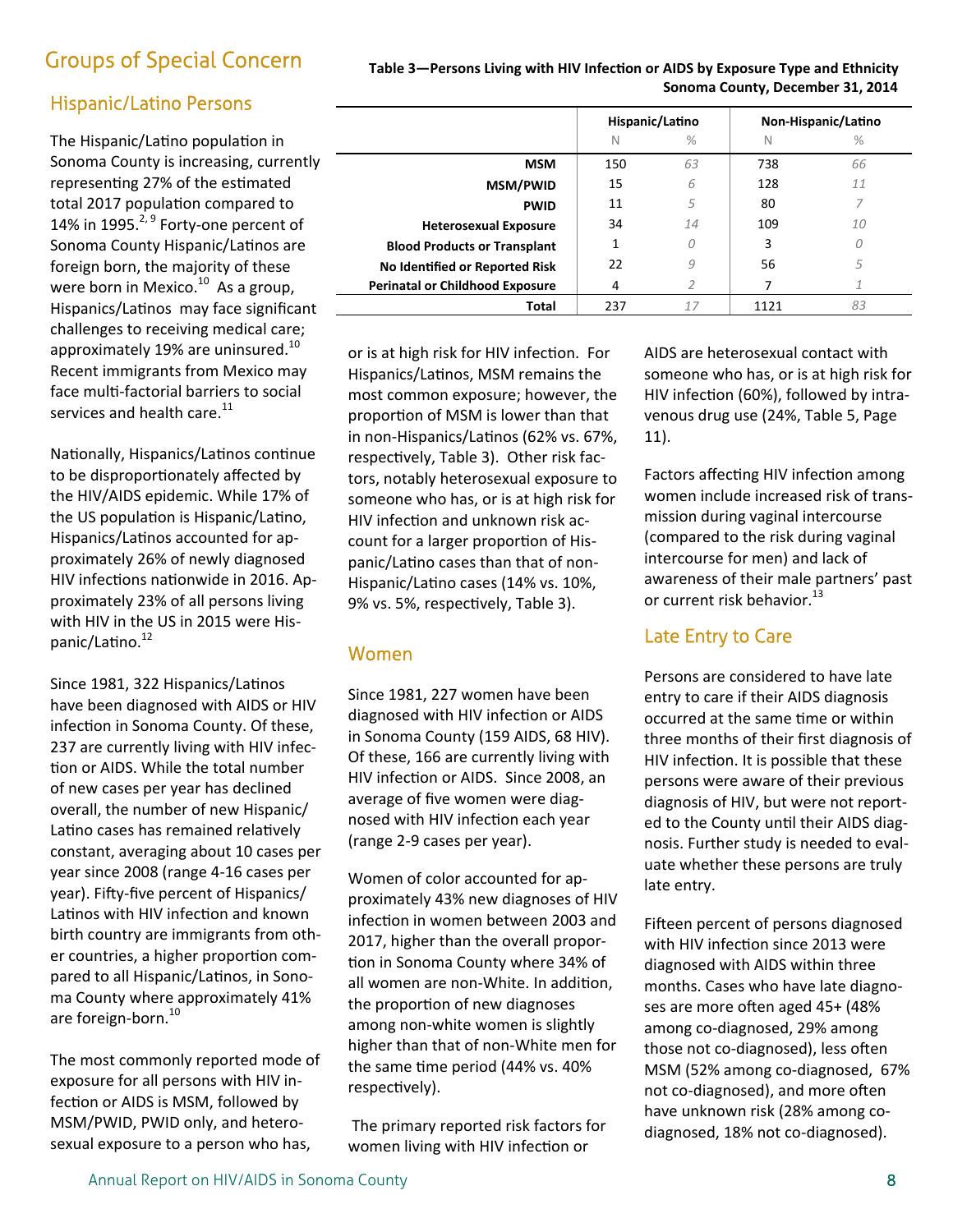# Current Face of the Epidemic: People Living with HIV or AIDS

The number of Sonoma County resi‐ dents diagnosed with HIV or AIDS who had no reported date of death as of December 31, 2017 were used to calculate the number of people living with HIV infection or AIDS. Only those living in Sonoma County at the time of their HIV or AIDS diagnosis are included in this analysis. It is possible that some deaths may not have been reported (and not includ‐ ed in this data) especially if the per‐ son died outside the county.

As of December 31, 2017, there are at least 1,358 confirmed cases of adults and adolescents living with HIV infection or AIDS who were diagnosed and reported in Sonoma County (890 AIDS; 468 HIV, non‐ AIDS).

It is estimated that at the end of 2017 there were approximately 1,600 persons living with HIV infec‐ tion or AIDS in Sonoma County. This figure is based on a national estimate that assumes that 15% of persons who are HIV positive are unaware of their infection.<sup>9</sup>

#### Gender

 The majority of persons living with HIV infection or AIDS are male (88%, Table 4). Although the number of females living with HIV is compara‐ tively small (N=166) women represent a group of special concern for HIV infection (see Page 8).

### Race/Ethnicity

The majority of persons currently living with HIV infection or AIDS report White race (72%, Table 4). Com‐ pared to the Sonoma County popula‐ tion, White and African American

persons represent a larger propor‐ tion of cases of HIV infection and AIDS (72% vs. 64%, 5% vs. 1%, re‐ spectively, Table 4). Hispanic/Latino and Asian/Pacific Islanders represent a smaller proportion of cases when compared to the total Sonoma Coun‐ ty population (17% vs. 27%, 2% vs. 4% respectively, Table 4).

**Current Age** 

#### Age

Persons living with HIV infection or AIDS have an older age distribution compared to Sonoma County overall. Eighty‐six percent of persons living with HIV infection or AIDS are aged 40 or older, compared to only 51% of the general population (Table 4).

### Mode of Exposure

The majority of males living with HIV infection or AIDS report having sex with men with or without intrave‐ nous drug use as their primary expo‐ sure (74% MSM + 12% MSM/PWID, Table 5), whereas females report heterosexual contact or intravenous

|                        |       | Sonoma County, December 31, 2017 |         |                                 |
|------------------------|-------|----------------------------------|---------|---------------------------------|
|                        |       | Persons living with HIV or       |         | <b>Sonoma County Population</b> |
|                        | N     | %                                | N       | %                               |
| <b>Diagnosis</b>       |       |                                  |         |                                 |
| <b>HIV</b>             | 468   | 34                               | --      |                                 |
| <b>AIDS</b>            | 890   | 66                               | --      | --                              |
| Gender                 |       |                                  |         |                                 |
| Male                   | 1,192 | 88                               | 246,905 | 49                              |
| Female                 | 166   | 12                               | 254,445 | 51                              |
| Race/Ethnicity         |       |                                  |         |                                 |
| White                  | 979   | 72                               | 320,419 | 64                              |
| Hispanic/Latino        | 237   | 17                               | 133,625 | 27                              |
| Asian/Pacific Islander | 32    | 2                                | 22,136  | 4                               |

African American | 71 5 | 6,992 1 American Ind/Alaska Nat | 12 1 1 3,904 1

Multi-Race 27 2 14,274 3

 <13 1 *0* 73,130 15 ‐19 3 *0* 42,564 8 ‐29 52 *4* 68,924 14 ‐39 125 *9* 62,753 13 ‐49 223 *16* 61,053 12 ‐59 432 *32* 72,811 15 60+ 518 *38* 120,115 24

# **Table 4–Selected Characteristics of Persons Living with HIV Infection or AIDS**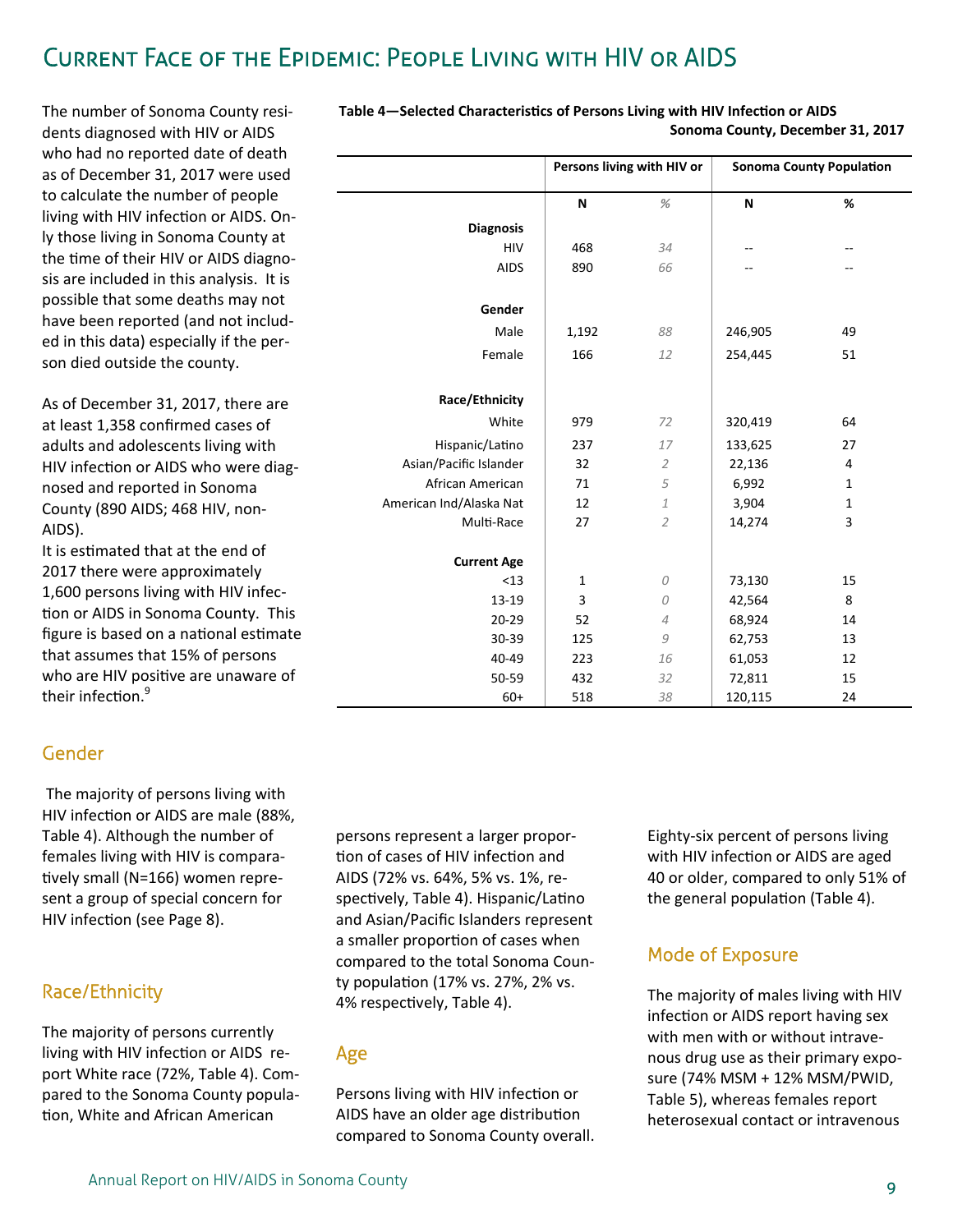#### Table 5—Persons Living with HIV Infection or AIDS by Exposure Category and Gender  **Sonoma County, December 31, 2017**

**Heterosexual Exposure** 42 *4* 101 *60* 143 *11* **Blood Products or Transplant** 4 *<1* 0 *0* 4 *<1* **No Identified or Reported Risk**  $\begin{array}{|c|c|c|c|} \hline \textbf{60} & \textbf{5} & \textbf{18} & \textbf{11} & \textbf{78} & \textbf{6} \ \hline \end{array}$ **Perinatal or Childhood Exposure** 4 *<1* 7 *4* 11 *1*

**MSM** | 888 74 | -- - - | 888 65 **MSM/PWID** 143 *12* ‐‐ *‐‐*  143 *11* **PWID** 51 4 40 24 91 7

**Total** 1192 *88* 166 *12* 1358 *100*

**Males Females TOTAL** N % N % N % N %

drug use as the primary exposure (60% HET and 24% PWID, Table 5). Compared to persons recently diag‐ nosed with HIV infection, those currently living with HIV infection or AIDS include a higher proportion of MSM exposures (65%, Table 5 vs. 60%, Table 4) and a smaller propor‐ tion of persons with unknown risk (6% Table 5 vs. 19% Table 4).

#### Geography and Migration

Current residence information including zip code data is collected as part of the surveillance process at diagnosis of HIV, report of progres‐ sion to AIDS, and when surveillance staff are notified of address changes. As a result, information on current residence is available for most per‐ sons living with HIV infection.

Of the 1,358 persons currently living with HIV infection who were also diagnosed in Sonoma County, 923 remain in Sonoma County (68%) and reside throughout the county (Figure 4). Areas with higher concentrations of persons living with HIV infection include the West County zip codes of 95446 (Guerneville), 95462 (Monte Rio), and 95421 (Cazadero). Other

zip codes with moderate concentra‐ tions of persons living with HIV include 95465 (Occidental) and 95436 (Forestville).

At least 20% of persons originally diagnosed with HIV infection in Sonoma County have current zip codes out of county but within Cali‐ fornia (N=195) or out of state (N=299). Of the 923 with Sonoma County addresses, 37 were PO Boxes

#### Figure 4 - Persons Living with AIDS or HIV Infection by Zip Code of Residence\*



\*Zip code of residence is determined by current address as reported to eHARS or, if missing, zip code of AIDS or HIV infection diagnosis

**Sonoma County, December 31, 2017**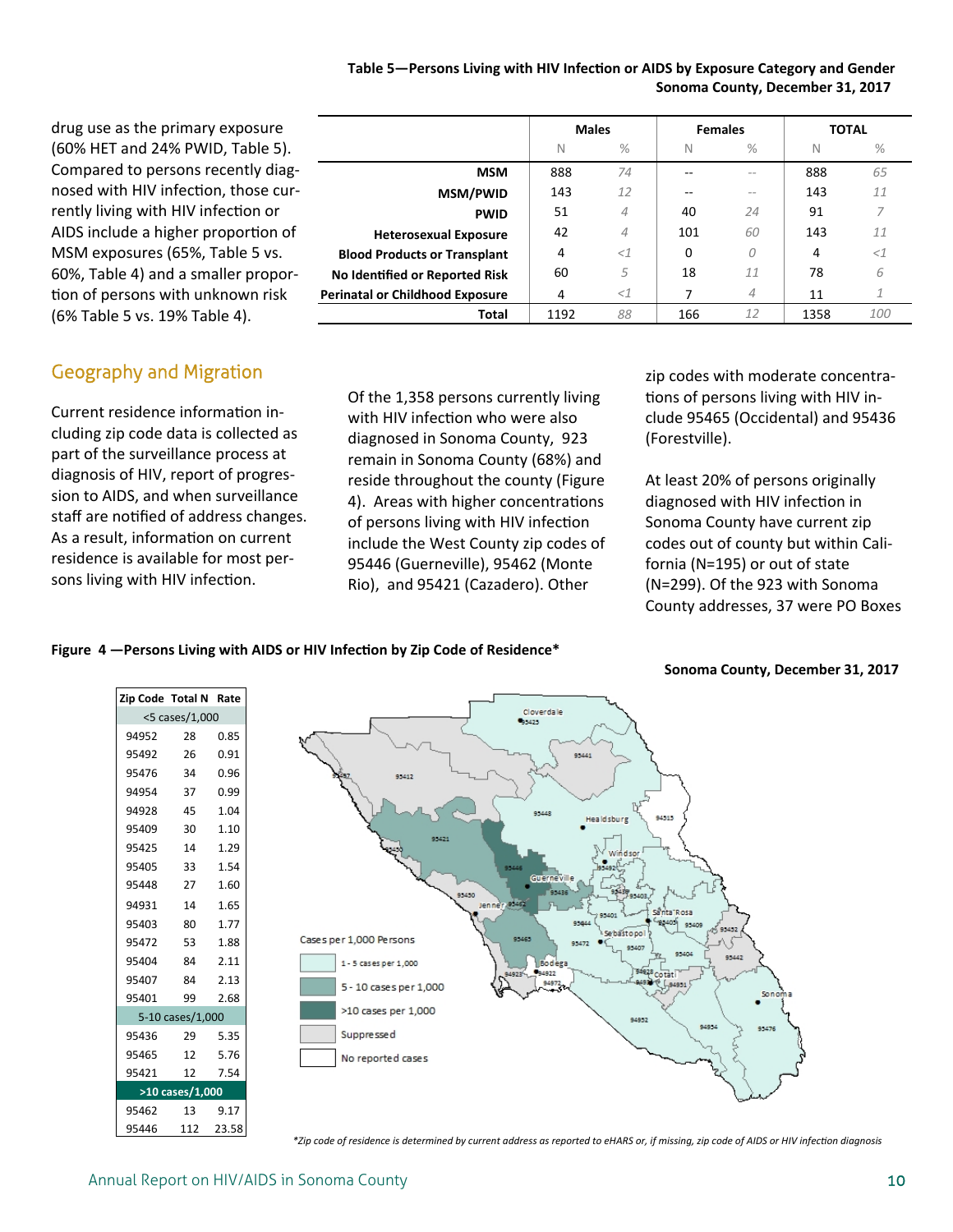# Historical and Cumulative Data: AIDS in Sonoma County

and not included in the analysis.

From January 1, 1981 through De‐ cember 31, 2017, 2,245 Sonoma County residents have been reported with AIDS (Figure 5). Of these cases, 1,356 have died, resulting in a case fatality ratio of 60% over the course of the epidemic. However, the over‐ all mortality rate has fallen dramatically over the years. This reflects the gradual transition of AIDS from a fatal infection to a chronic illness due to improving treatment.

Concomitantly, the total number of persons living with AIDS has steadily increased over time (Figure 5). The decline in the number of newly diag‐ nosed AIDS cases is partially due to better management of HIV causing a delay in conversion to AIDS. Current‐ ly, there are 890 persons living with AIDS who were diagnosed in Sonoma County.

Since 1992, when the AIDS epidemic peaked in Sonoma County at 205 cases reported (largely due to of ex‐ pansion of the case definition by the CDC), the number of newly diag‐ nosed AIDS cases by year has dropped dramatically. Between 2008 and 2017, an average of 22 AIDS cas‐ es were diagnosed each year (range 5 in 2016; 45 in 2008).

In 2017 there were 13 new AIDS cas‐ es and 27 new cases of HIV infection reported to Sonoma County Public Health. Of the 13 AIDS cases, 10 were conversions (prior diagnosis of HIV to AIDS) and the remaining 3 were first reported as simultaneous diagnoses of HIV infection and AIDS.

Figure 5-AIDS Cases by Year of Diagnosis and Death with Cumulative Prevalence, **Sonoma County, 12/31/2017** 



| Table 6–Cumulative Incidence Rates of AIDS by Race/Ethnicity |  |
|--------------------------------------------------------------|--|
| Sonoma County, 1981–2017                                     |  |

|                         | Cumulative<br><b>Incidence Rate</b> | 95% Confidence Intervals |
|-------------------------|-------------------------------------|--------------------------|
| White                   | 583.3                               | (556.9, 609.7)           |
| Hispanic/Latino         | 175.1                               | (152.7, 197.5)           |
| <b>African American</b> | 1129.9                              | (882.1, 1377.6)          |
| Other                   | 156.3                               | (117.7, 194.8)           |
| Total                   | 447.8                               | (429.3, 466.3)           |

#### Race/Ethnicity

The cumulative incidence rate (CIR) by race/ethnicity estimates the rate at which a particular race or ethnic group is being diagnosed with AIDS (Table 6). The Other/Unknown clas‐ sification of race/ethnicity includes Asian/Pacific Islanders (n=24), Ameri‐ can Indian/ Alaska Natives (n=13), and Multi-Race (n=26). These groups were combined into one category because the number of cases for any

one group was too small to calculate a statistically reliable CIR.

African Americans had the highest CIR followed by Whites. However, it is important to note that the fewer cases of AIDS in African Americans (n=79) compared to Whites (n=1869) and His‐ panics/Latinos (n=234) may result in a less accurate representation of the CIR for African Americans. Hispanics/ Latinos and the Other groups had a significantly lower CIR than Whites or African Americans.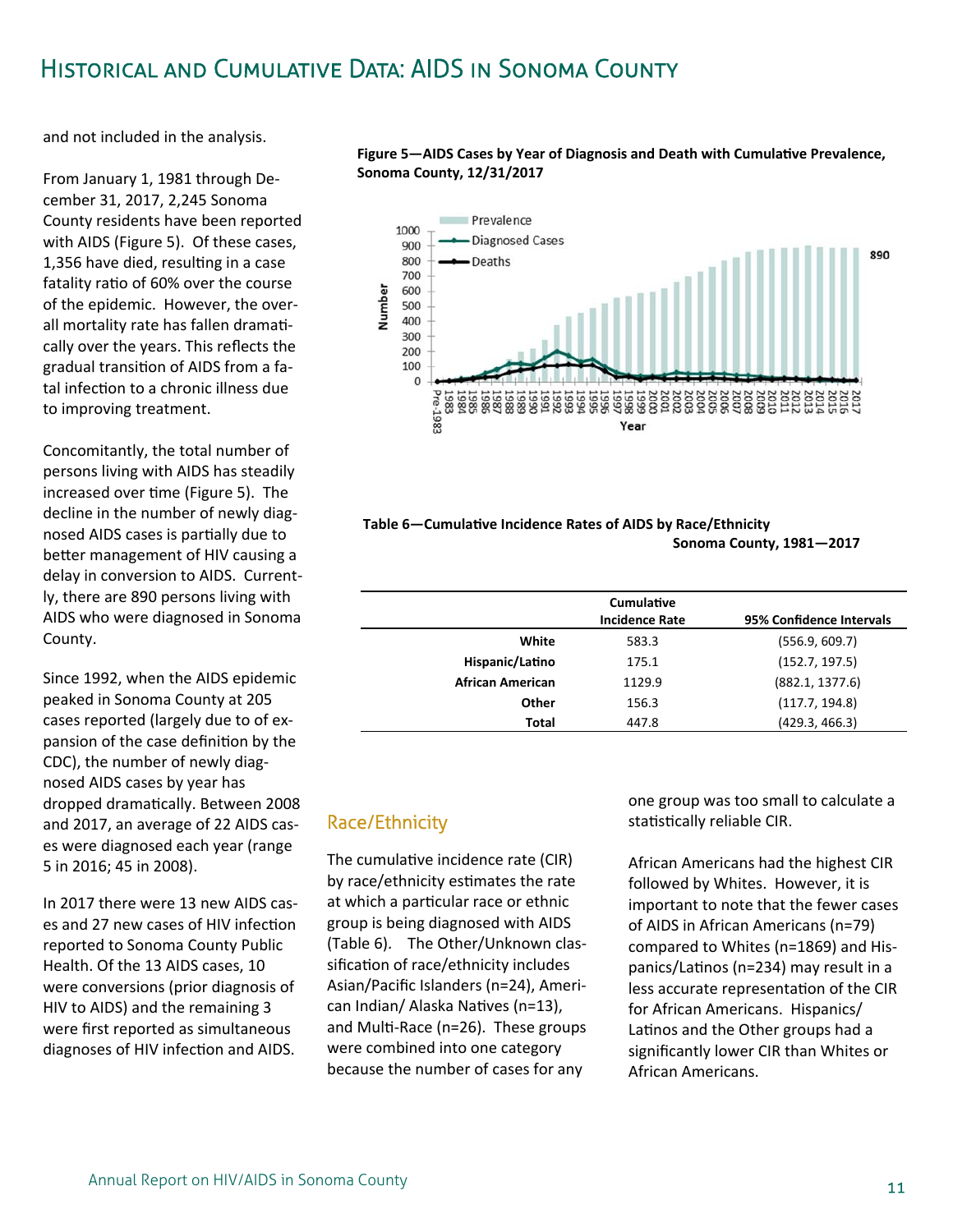#### Age at Diagnosis

When diagnosed with AIDS, women are significantly younger than men (38 vs. 41 years, p=0.01 T‐test with unequal variances). For both men and women the largest proportion of cases are diagnosed with AIDS be‐ tween ages 30 and 39 (38% of males, 35% of females), followed by age 40‐ 49 (35% of males, 22% of females, Table 7).

#### **Table 7—Age at Diagnosis for All AIDS Cases**

**Sonoma County, 1981—2017** 

|       | <b>Males</b> |                | <b>Females</b> |                | <b>TOTAL</b> |                |  |
|-------|--------------|----------------|----------------|----------------|--------------|----------------|--|
|       | N            | $\%$           | N              | $\%$           | N            | $\%$           |  |
| $13$  | 2            | $<$ $1$        | 6              | $\overline{4}$ | 8            | O              |  |
| 13-19 | 3            | $<$ $1$        | $\overline{2}$ | $\mathcal{I}$  | 5            | 0              |  |
| 20-29 | 203          | 10             | 29             | 18             | 232          | 10             |  |
| 30-39 | 784          | 38             | 55             | 35             | 839          | 37             |  |
| 40-49 | 727          | 35             | 34             | 22             | 761          | 34             |  |
| 50-59 | 287          | 14             | 19             | 12             | 306          | 14             |  |
| $60+$ | 82           | $\overline{4}$ | 12             | 8              | 94           | $\overline{4}$ |  |
| Total | 2088         | 93             | 157            | 7              | 2245         | 100            |  |

#### Exposure Category

The majority of male AIDS cases re‐ ported having sex with men as the primary exposure category, followed by MSM/PWID and PWID (79%, 12% and 5%, respectively, Table 8). The majority of females reported hetero‐ sexual exposure (48%) or PWID (34%) as primary exposures, fol‐ lowed by no identified or reported risk (9%, Table 8).

#### **Table 8—AIDS Cases by Exposure Category and Gender**

#### **Sonoma County, 1981—2017**

|                                        | <b>Males</b> |               | <b>Females</b> |         | <b>TOTAL</b> |      |
|----------------------------------------|--------------|---------------|----------------|---------|--------------|------|
|                                        | N            | $\frac{0}{0}$ | N              | $\%$    | N            | $\%$ |
| <b>MSM</b>                             | 1635         | 78            |                | $=$ $-$ | 1625         | 72   |
| <b>MSM/PWID</b>                        | 245          | 12            | --             | $=$ $-$ | 238          | 11   |
| <b>PWID</b>                            | 94           | 5             | 53             | 34      | 147          |      |
| <b>Heterosexual Exposure</b>           | 31           | 1             | 75             | 48      | 106          | 5    |
| <b>Blood Products or Transplant</b>    | 22           | $\mathcal{I}$ | 7              | 4       | 29           |      |
| No Identified or Reported Risk         | 56           | 3             | 14             | 9       | 70           | 3    |
| <b>Perinatal or Childhood Exposure</b> | 5            | <1            | 8              | 5       | 13           |      |
| Total                                  | 2088         | 93            | 157            |         | 2245         | 100  |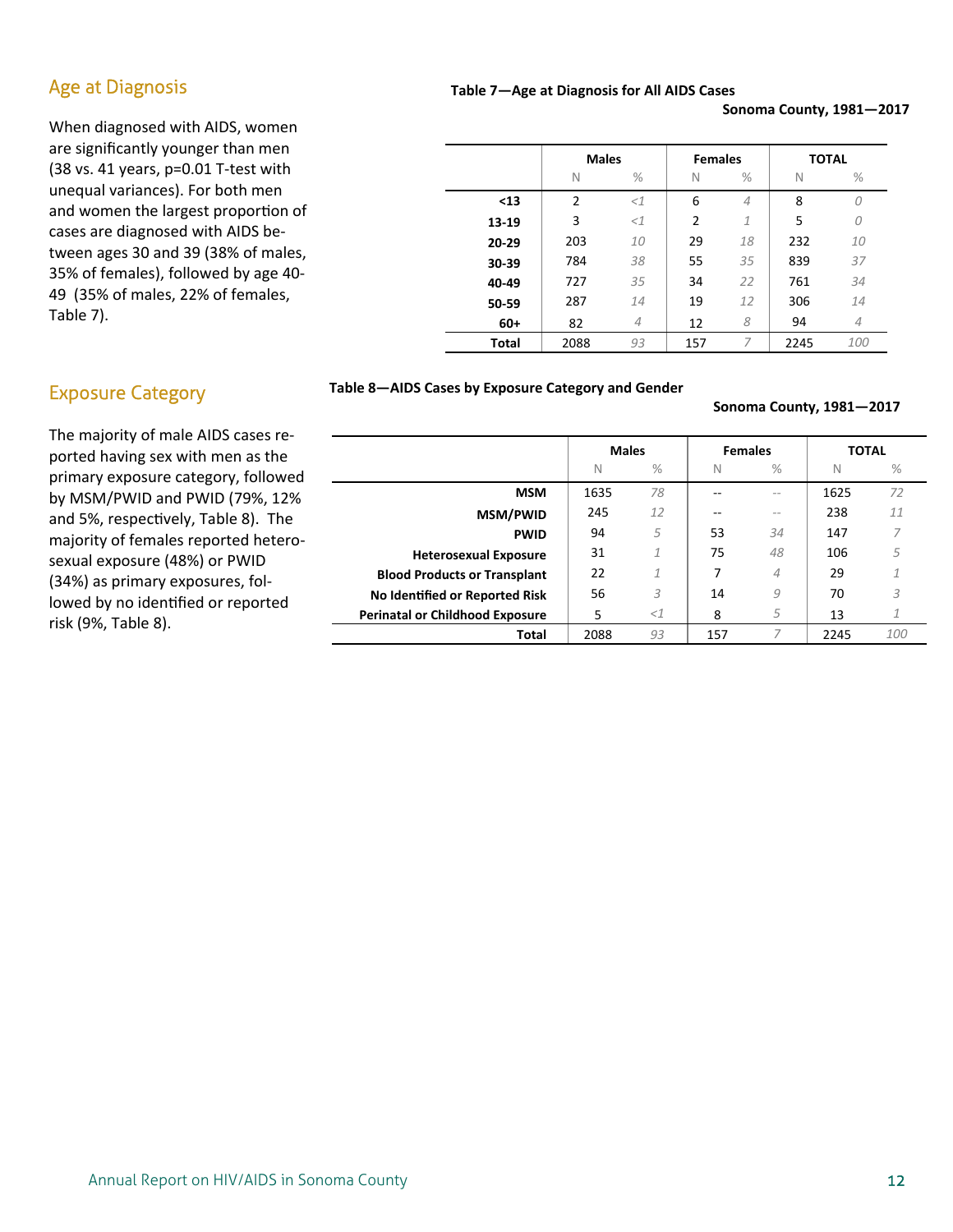# TRENDING OVER TIME-SHIFTING DEMOGRAPHICS OF HIV/AIDS

Comparing the demographic characteristics of persons with AIDS or HIV at different endpoints of infection illustrates broad changes in the epidemic over time. Persons ever diagnosed with AIDS provides the historical spectrum of the epidemic in Sonoma County, including those diagnosed prior to highly active antiretroviral therapy and those who have succumbed to their illness. The majority of persons living with HIV or AIDS are those undergoing successful treatment and management of their illness and represent the population served by targeted HIV programs. Persons recently diagnosed with HIV infection serve as sentinel indicators of transmission and characteristics of persons in this group informs prevention and testing recommendations.

When compared to persons ever diagnosed with AIDS or those currently living with HIV infection, persons recently diagnosed with HIV infection include:

- An increasing proportion of females.  $\bullet$
- An increasing proportion of both  $\bullet$ Hispanics/Latinos and African Americans.
- An increasing proportion of persons  $\bullet$ with unknown risk.

The common theme for these three risk populations is the potential for missed opportunities for early diagnosis as risk factors for HIV infection may not be readily apparent or, in some cases, known by the individual.

Table 9-Selected Demographics of Persons diagnosed with AIDS, Persons Living with HIV/AIDS, and Persons Recently Diagnosed with HIV infection

| Sonoma County, 1981-2017 |  |
|--------------------------|--|
|--------------------------|--|

|                                            | <b>AIDS</b><br>December 31,<br>2017 |                               | PLWH/A<br>December 31,<br>2017 |                     | <b>People Recently Dx</b><br>with HIV Infection<br>2013-2017 |                      |
|--------------------------------------------|-------------------------------------|-------------------------------|--------------------------------|---------------------|--------------------------------------------------------------|----------------------|
|                                            | N                                   | %                             | N                              | %                   | N                                                            | %                    |
| <b>Diagnosis</b>                           |                                     |                               |                                |                     |                                                              |                      |
| <b>HIV</b>                                 |                                     |                               | 468                            | 34                  | 135                                                          | 81                   |
| <b>AIDS</b>                                | 2245                                | 100                           | 890                            | 66                  | 31                                                           | 19                   |
| Gender                                     |                                     |                               |                                |                     |                                                              |                      |
| Male                                       | 2088                                | 93                            | 1,192                          | 88                  | 145                                                          | 87                   |
| Female                                     | 157                                 | $\overline{7}$                | 166                            | 12                  | 21                                                           | 13                   |
| Race/Ethnicity                             |                                     |                               |                                |                     |                                                              |                      |
| White                                      | 1869                                | 83                            | 979                            | 72                  | 97                                                           | 58                   |
| Latino                                     | 234                                 | 10                            | 237                            | 17                  | 48                                                           | 29                   |
| Asian/Pacific Islander<br>African American | 24<br>79                            | $\mathbf 1$<br>$\overline{4}$ | 32<br>71                       | $\overline{2}$<br>5 | $\overline{4}$<br>16                                         | $\overline{2}$<br>10 |
|                                            | 13                                  |                               | 12                             | $\mathbf{1}$        | $\mathbf{1}$                                                 | 1                    |
| American Ind/Alaska Nat<br>Multi-Race      | 26                                  | 1<br>$\mathbf 1$              | 27                             | $\overline{2}$      | $\Omega$                                                     | $\overline{0}$       |
|                                            |                                     |                               |                                |                     |                                                              |                      |
| <b>Mode of Exposure</b>                    |                                     |                               |                                |                     |                                                              |                      |
| <b>MSM</b>                                 | 1635                                | 73                            | 888                            | 65                  | 108                                                          | 65                   |
| MSM/IDU                                    | 245                                 | 11                            | 143                            | 11                  | 7                                                            | 4                    |
| IDU                                        | 147                                 | $\overline{7}$                | 91                             | $\overline{7}$      | 8                                                            | 5                    |
| <b>Heterosexual Contact</b>                | 106                                 | 5                             | 143                            | 11                  | 10                                                           | 6                    |
| Risk not Specified/Unknown                 | 70                                  | 3                             | 78                             | 6                   | 32                                                           | 19                   |
| Other                                      | 42                                  | $\overline{2}$                | 15                             | $\mathbf{1}$        | $\mathbf{1}$                                                 | $\mathbf 1$          |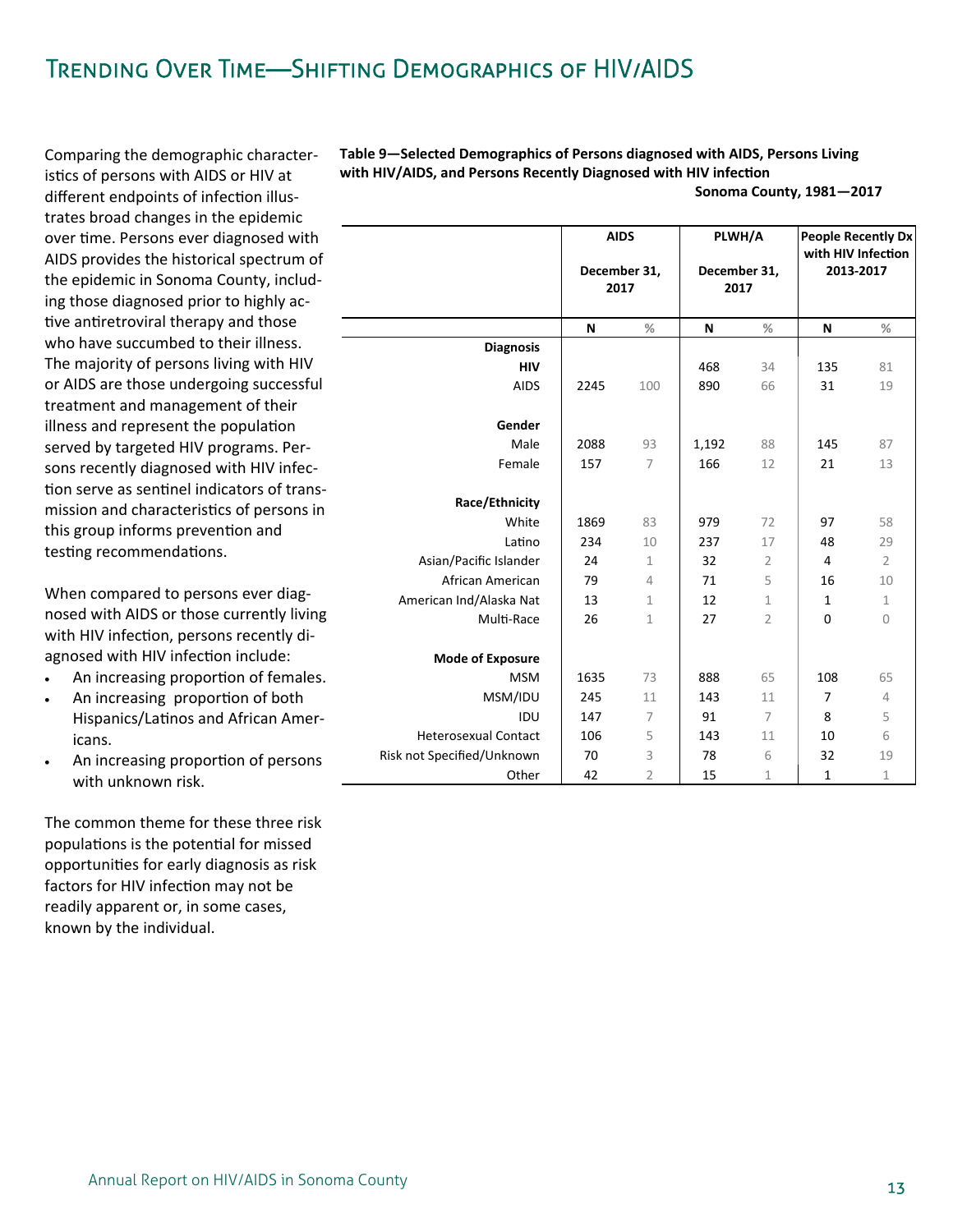# Sonoma County HIV/AIDS Care Services

In Sonoma County, persons with HIV/AIDS are served by a robust network of service providers encompassing both direct medical care and social services. Information and education for clinicians, individuals with HIV/AIDS and the general public is provided by several organizations.

### Primary Medical Care and Mental Health Services

For approximately twenty years the providers of direct medical care for HIV infected persons was **Kaiser San‐ ta Rosa**, **West County Health Cen‐ ters** and the **Department of Health Services' HIV Clinic (DHS)**. In 2010, the county HIV clinic closed, transfer‐ ring HIV medical services to commu‐ nity clinics. Currently:

**Kaiser ‐ Santa Rosa** conƟnues to provide care to approximately 420 patients.

**West County Health Centers ‐** Sebastopol and Guerneville sites continue to provide care to approximately 250 patients.

**Petaluma Health Center** now pro‐ vides care to approximately 30 pa‐ tients.

**Santa Rosa Community Health Cen‐ ters (SRCHC) – Vista Family Health Center** now provides medical care to approximately 550 HIV+ patients and HIV+ affected family members in addition to detainees/inmates of the Sonoma County Adult Detention facilities.

 These medical care and mental health providers are reimbursed for services via private insurance, Medi‐ Cal, and Medi‐Care.

## Dental Health Services

Both **Santa Rosa Community Health Centers** and **West County Health Centers** provide dental health ser‐ vices for persons with HIV infection.

### Social Services

Several agencies offer a variety of support services to clients with HIV/ AIDS.

**Face to Face** provides case manage‐ ment, housing assistance and bene‐ fits counseling to approximately 500 clients.

**Food For Thought** runs a front‐line food bank providing food and nutri‐ tional supplements to about 600 HIV infected clients and an additional 50 dependent children.

#### **Human Services Department** pro‐ vides in‐home support and other social services. These services are not HIV specific and clients with HIV/ AIDS are not distinguished from others.

**Community Care HIV/AIDS Program of Lake County** provides medical case management for clients and also supports clients in finding hous‐ ing.

Most agencies within Sonoma Coun‐ ty no longer receive HIV specific grant funding to support social ser‐ vices. The non‐profit agencies pro‐ vide services through donations and other non‐HIV specific grants.

# Syringe Exchange

**Center Point/DAAC** and **Face to Face** provide syringe exchange ser‐ vices. State law allows all pharmacies to sell an unlimited number of sy‐ ringes to individuals without a pre‐ scription.

### HIV Counseling and Testing

Patients receive HIV counseling and testing at medical care facilities in the context of a patient-clinician relationship. Most clinics also offer onsite drop in testing. In addition, HIV counseling and testing occurs at "alternative" sites.

**SRCHC's‐Vista Family Health Center and Face to Face** coordinate to pro‐ vide opt-in counseling and testing at **the Sonoma County Adult Detention faciliƟes**.

**Face to Face** and **Planned Parenthood** provide onsite counsel‐ ing and testing.

**Center Point/Drug Abuse Alterna‐ Ɵve Center (DAAC)** offers some HIV counseling and testing at drug treatment centers

### Partner Services

Partner Services focuses on a group at very high‐risk for acquiring HIV infection—partners of those already infected. Partner Services provides counseling on safe sex and encour‐ ages and supports notification and testing of partners. DHS has hosted a series of Partner Services Trainings, most recently in 2018 and staff from the majority of clinics have participated. In addition DHS staff reaches out to clinics and offers technical assistance for partner services fol‐ lowing each new HIV diagnosis.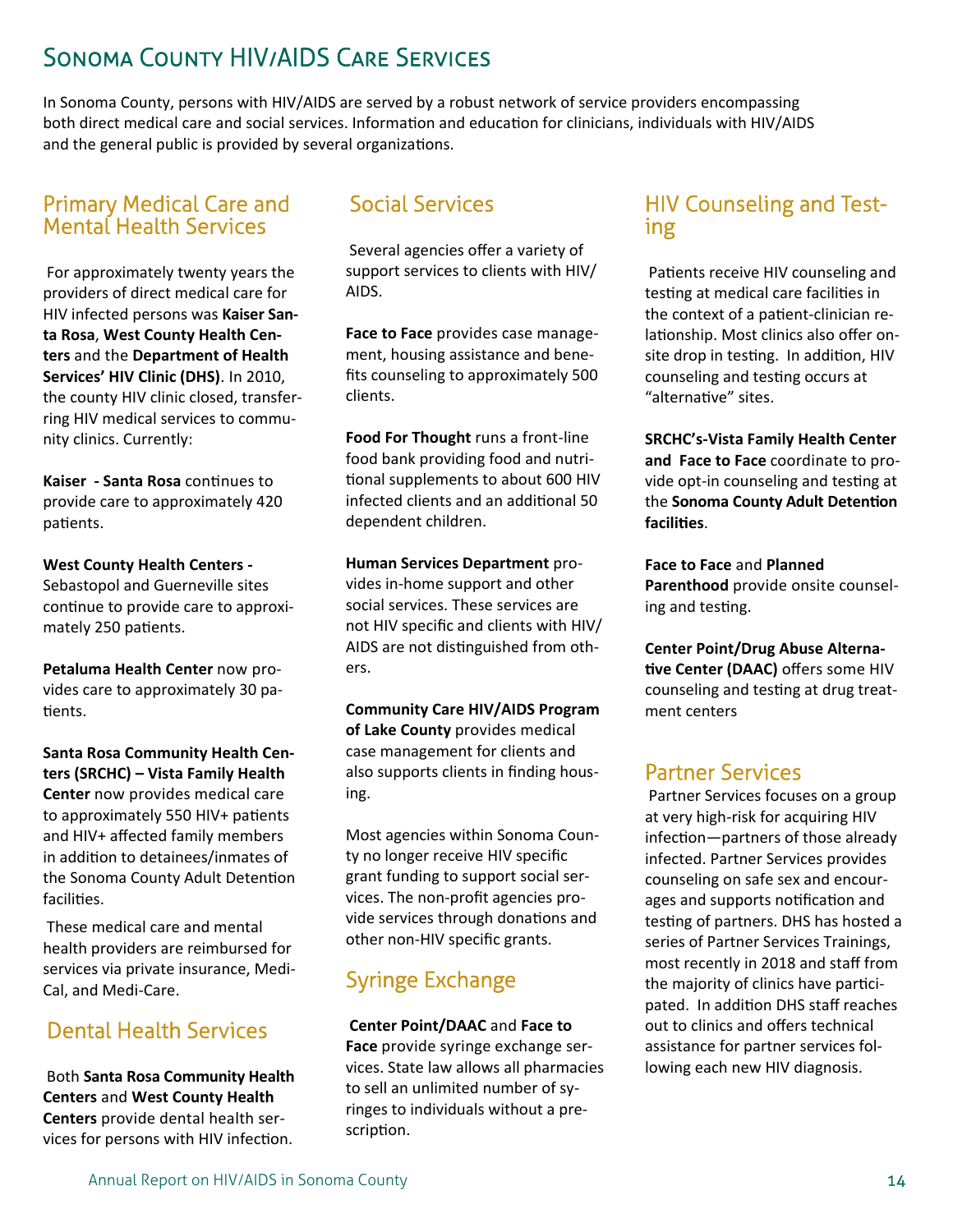#### HIV Service Providers Coalition

The HIV Service Providers Coalition was established in 2009 to:

- · Collaborate on HIV prevenƟon and care services and strategies to find people at risk and keep peo‐ ple in medical care;
- · Promote public awareness for HIV;
- · Disseminate best pracƟces on HIV medical care,
- · Increase access to social services,
- · Facilitate linkages to care for HIV positive clients;
- · Identify and mitigate gaps in care.
- · Coordinate and plan events.

This group meets monthly. Member‐ ship includes Center Point/DAAC, Community Care HIV/AIDS Program of Lake County, Face to Face, Food for Thought, Kaiser of Santa Rosa, North Coast Area AIDS Education and Training Center, Peers for Positive Change, Santa Rosa Community Health Centers, Sonoma County De‐ partment of Health Services, Sonoma County Indian Health Project, West County Health Center and Petaluma Health Center.

#### Redwood Community Health Coalition

Redwood Community Health Coali‐ tion (RCHC), a network of community health centers and a wellness educa‐ tion site, encompasses a total of 74 sites in Marin, Napa, Sonoma and Yolo counties. RCHC's mission is to improve access to and the quality of care provided for under‐served and uninsured people in those four coun‐

ties. The Population Health Programs within RCHC supports health centers in transforming to new value‐based health care models, with a focus on population health management that frequently goes beyond the bounda‐ ries of individual health centers and requires a collective approach to implementation and long-term success. Clinical outcomes are improved through adoption of standardized evidenced‐based care guidelines supported by clinical decision sup‐ port tools and reinforced by training. The RCHC Infectious Disease and GI workgroup is currently working to develop standardized best practice guidelines, protocols and clinical de‐ cision support tools and analytics for HIV and STD screening, care and pre‐ vention.

### Education

Clinical education on HIV/AIDS is provided by **North Coast Area AIDS Education Training Center (AETC).** Their mission is to:

- · Provide health care professionals with the knowledge and skills necessary to care for HIV‐ infected patients;
- · Increase the numbers of trained health care professionals work‐ ing with HIV-infected patients;
- · Respond to the needs of high‐risk populations and the changing face of the epidemic.
- AETC receives federal funding and is

affiliated with University of Califor‐ nia, San Francisco. They sponsor an all-day annual HIV update training and other trainings throughout the year.

Education for the public is provided by several agencies.

#### **The HIV Service Providers Coalition**

sponsors at least two forums annual‐ ly for HIV/AIDS clients. The general public is welcomed.

**Face to Face** provides a Speakers Bureau. These presenters go into schools and other venues to talk about living with HIV.

**Center Point/DAAC** provides educa‐ tion in schools and treatment centers on substance use and the risks of HIV, hepatitis C virus, and other sexually transmitted infections.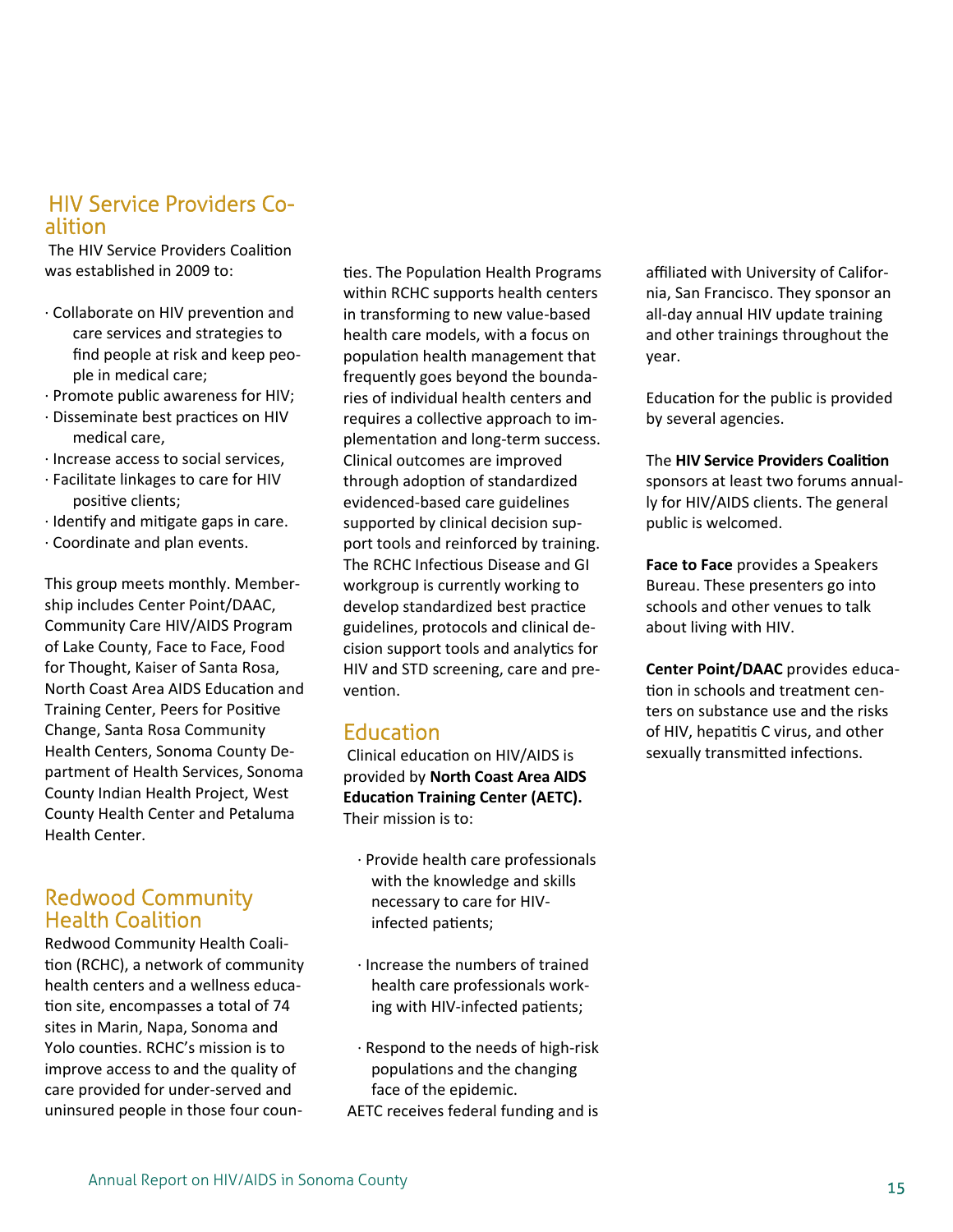### **SONOMA COUNTY HIV/AIDS PREVENTION STRATEGY**

#### **Sonoma County HIV Preven**tion & Care Work Plan

Sonoma County HIV Prevention and Care Work Plan, originally created by an HIV Prevention Task Force is a living document updated by the Sonoma County HIV Service Providers Coalition. The work plan supports county-wide coordination of HIV prevention and care efforts. The goals, objectives, and strategies of this plan align with the National HIV/AIDS Strategy and the California Integrated HIV Surveillance, Prevention and Care Plan. The work plan also aligns with the County of Sonoma Strategic Plan (Safe, Healthy, and Caring Communities) and the Department of Health Services' Strategic Plan (All residents and community environments are healthy and safe; Individuals, families and communities access high quality and coordinated services for

health, recovery, well-being and self-sufficiency). The Annual Report on HIV/AIDS in Sonoma County informs the Work Plan. Overarching goals of the Sonoma County HIV Prevention & Care Work Plan include 1) reducing the number of new HIV infections, 2) increasing access to care and improving health outcomes for people living with HIV and 3) reducing HIV-related disparities and health inequities.

To reduce the number of new HIV infections in Sonoma County three principles of communicable disease prevention and control are employed: recognition of infection, suppression of infectious agents and behavior changes that reduce exposure and transmission. Strategies to improve diag-

nosis include increasing and improving HIV testing and expanding partner services. The HIV Service Providers Coalition members are working to standardize HIV and STD testing protocols with the support of the North **Coast AIDS Education and Training** Center and Redwood Community Health Coalition. Identifying and testing partners of newly diagnosed HIV positive individuals is also a priority for members of the HIV Service Providers Coalition as is alternative site HIV testing. Strategies to improve suppression of infectious agents include enhancing linkage to care, promoting pre-exposure prophylaxis (PrEP) and optimizing retention in-care. Strategies to promote behaviors that reduce exposure and transmission include syringe exchange programs and use of condoms.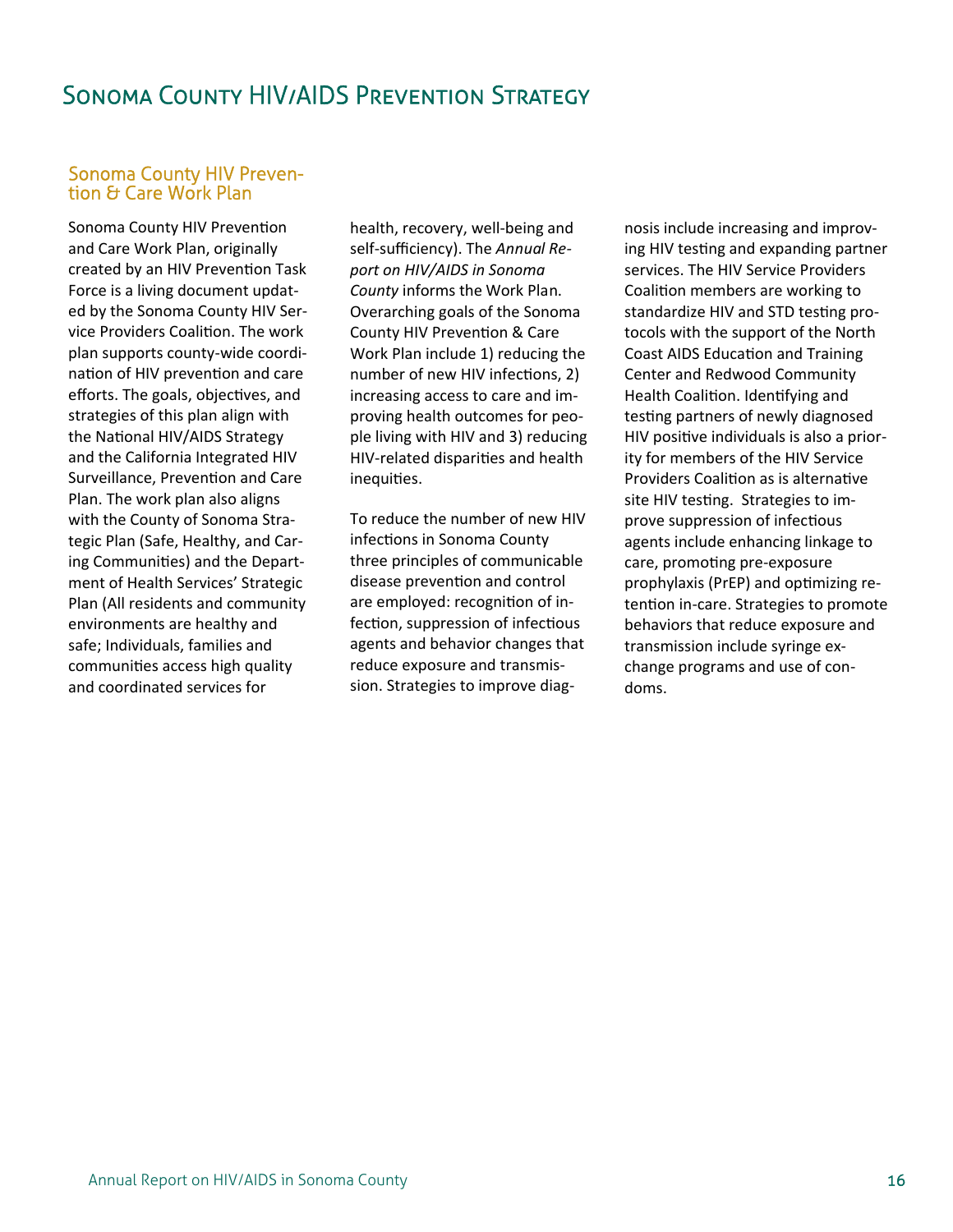### Increasing Access to Care and Optimizing Health Outcomes

A key element in sustaining the health of those diagnosed with HIV infection is access to and utilization of appropriate medical care. The HIV care continuum is a model used to measure the ability of local HIV/AIDS care systems to success‐ fully identify persons living with HIV infection and subsequently engage those diagnosed with HIV in a success‐ ful medical care program.

The HIV care continuum consists of five primary steps:

- $D$  HIV infection
- HIV diagnosis
- 3) Linkage to HIV care
- Engaged in HIV care
- Viral suppression

In Sonoma County, the number of per‐ sons living with HIV infection is estimated to be ~1600 persons, a calculated number based on the assumption that 15% of all persons with HIV infection are un-diagnosed.<sup>14</sup>

Among those diagnosed with HIV infec‐ tion at the end of 2017 (N=1,358), 1021 had at least one interaction with medical care, measured by a reported CD4 or viral load lab test in 2017. This represents 62% (Figure 7) of all persons with HIV infection and 75% of those diagnosed in Sonoma County.

Among those with at least one interac‐ tion with medical care in 2017, 928 were virally suppressed (≤200 copies/ mL). This represents 56% of all persons with HIV infection (Figure 7) and 93% of A review of the 337 cases suggests persons with a viral load test.

Nationally, the CDC estimates that only 30% of all people living with HIV infec‐ tion were virologically suppressed in 2012.<sup>15</sup> Within California, CDPH estimates that 54% of all people living with HIV were virologically suppressed in  $2016.<sup>16</sup>$ 



**Figure 7–Continuum of Care for Persons Living with HIV Infection** 

**Sonoma County, 2017** 

\*Estimate based on CDC data indicating that 15% of persons with HIV are undiagnosed with an adjustment for underreporting of HIV infection.

\*\*Persons are considered virally suppressed if their vial load is ≤200 copies/mL.

#### Out of Care Analysis

Among the 1,358 persons diagnosed with HIV infection within Sonoma County, 337 had no apparent inter‐ action with medical care in 2017 as evidenced by at least one viral load or CD4 test. This group is of great concern because these individuals are missing the opportunity to slow the progression of their infection and because their unchecked infection places others at risk. A recent CDC analysis suggested that >90% of new HIV infections during the study perireceiving HIV medical care. $^{17}$ 

that not all persons living with HIV and out of care in Sonoma County are residents, nor are all completely out of care (Figure 8). Among the 337 persons with no care interaction in 2017, 28% had at least one care visit in either 2016 or 2018, sug‐ gesting intermittent care rather than complete out of care status.

Some persons without a care visit in 2017 have a current residence either outside of Sonoma County (OOC) but within California (N=50, 15%), or have a current residence out of state (OOS) (N=97, 29%). Those living with‐ in California are likely truly out of care cases. Within each group, a pro‐ portion reported a care visit within 2016 or 2018 (Figure 8).

#### od were attributable to persons not Figure 8-Characteristics of Persons Living with  **HIV and Out of Care Sonoma County, 2017**

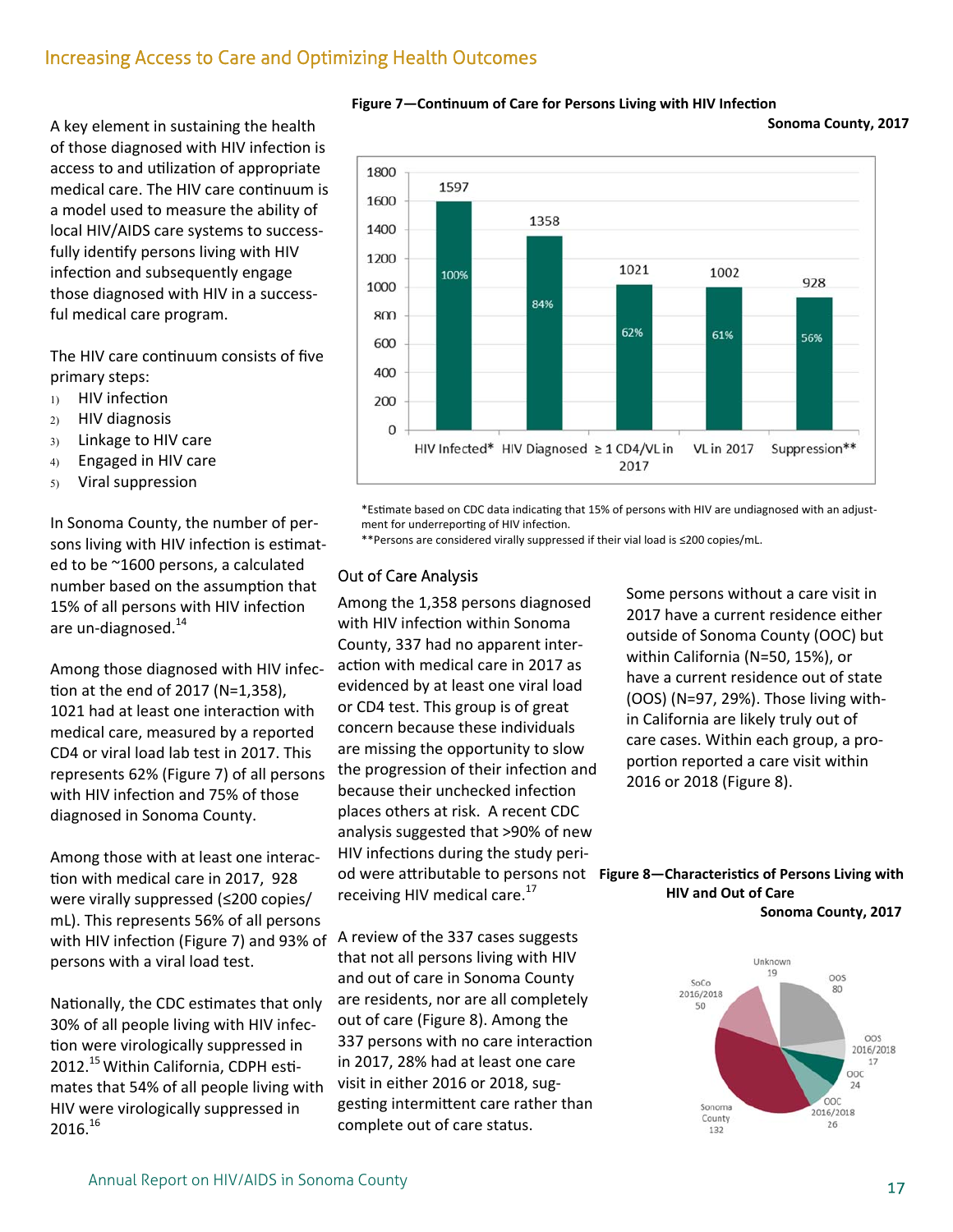#### Care and Prevention Indicators

In an effort to monitor Sonoma County's progress on meeting the goals of the Sonoma County Preven‐ tion and Care work plan, selected care and prevention indicators are continuously evaluated (Table 10). These indicators measure progress toward meeting national and local objectives.

Sonoma County's system of care continues to succeed in engaging persons newly diagnosed with HIV infection in care and achieving viral suppression. In 2015, 82.8% of per‐ sons newly diagnosed with HIV in‐ fection achieved viral suppression within 12 months (Table 10). In addi‐ tion, the proportion of all persons with HIV infection connected with medical care who are virally sup‐

pressed remains high at 85% (Table 10).

#### Table 10—Care and Prevention Indicators for New HIV Diagnoses and Persons Living with diagnosed HIV Infection  **Sonoma County, 2013, 2015, 2017**

|                                                                      | 2013  | 2015  | 2017  |
|----------------------------------------------------------------------|-------|-------|-------|
| <b>New HIV Diagnoses</b>                                             | 37    | 27    | 30    |
| Proportion with AIDS at diagnosis (w/in 3 months)                    | 16.2% | 18.5% | 10.0% |
| Proportion developing AIDS w/in 12 months                            | 18.9% | 22.2% | 10.0% |
| Proportion virally suppressed within 12 months                       | 78.4% | 85.2% | 82.8% |
| Persons Living with HIV, Diagnosed (PLWH)                            | 1,338 | 1,348 | 1,358 |
| Number of diagnosed PLWH who had >= 1 CD4 or VL test                 | 920   | 999   | 1,004 |
| Number of diagnosed PLWH who had >=1 VL test                         | 848   | 979   | 958   |
| Proportion virally suppressed among diagnosed PLWH                   | 56.4% | 66.4% | 62.9% |
| Proportion virally suppressed among those with $>=1$ CD4 or VL test  | 82.1% | 89.6% | 85.1% |
| Proportion virally suppressed among those with $>=1$ viral load test | 89.0% | 91.4% | 89.1% |
| Mortality rates among AIDS cases                                     | 1.1%  | 1.2%  | 1.2%  |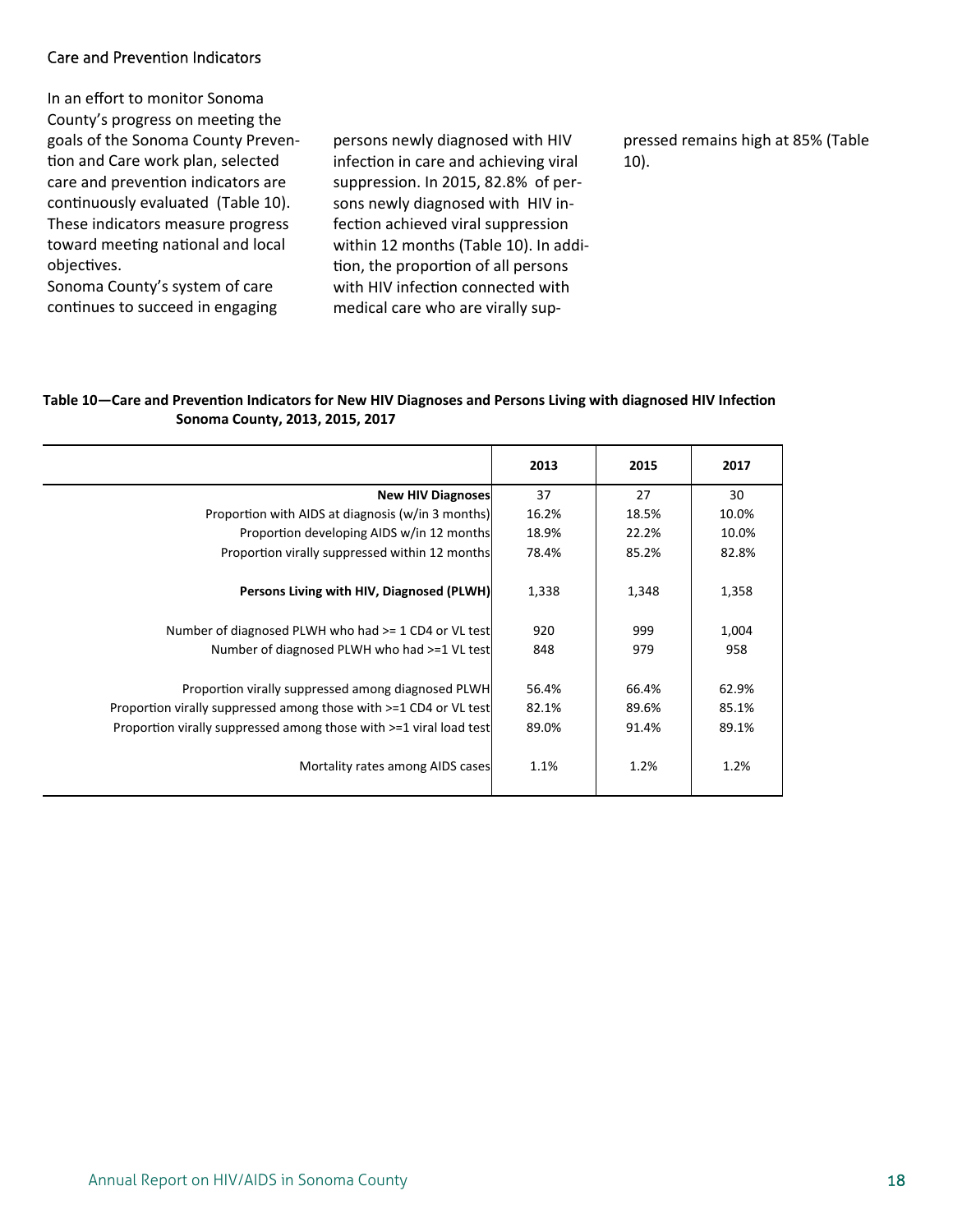# Technical Notes

AIDS is defined by the standards developed by the Centers for Disease Control and Prevention (CDC). Revised in 1993, an HIV positive person is considered to have AIDS by the presence of one of several opportunistic infections commonly associated with advanced HIV disease, a CD4 T-lymphocyte count of 200 or less per uL, or a total CD4 percentage of total lymphocytes of less than 14.

Year Reported is the year an HIV or AIDS case is reported to the Sonoma County HIV/AIDS Reporting System.

**Year of Diagnosis** is the year an individual was diagnosed with HIV or AIDS.

**CumulaƟve Cases** is the total number of HIV or AIDS cases reported as of December 31, 2012.

**CumulaƟve Number of Persons Living with AIDS and HIV infecƟon** is the total number of individuals with AIDS and HIV infecƟon who were diagnosed and reported in Sonoma County and alive as of December 31, 2012.

Exposure Category is the classification that describes how a person was infected with HIV. A hierarchical index following CDC guidelines is used to describe how each person tested for HIV or diagnosed as an HIV or AIDS case acquired the virus. The CDC index is as follows:

| Adult/adolescent exposure category                       | Pediatric (<13 years old) exposure category              |
|----------------------------------------------------------|----------------------------------------------------------|
| Men who have sex with men (MSM)                          | Hemophilia/coagulation disorder                          |
| People who inject drugs (PWID)                           | Mother with /at risk for HIV infection:                  |
| Men who have sex with men and inject drugs (MSM/PWID)    | Person who injects drugs                                 |
| Heterosexual contact (HET)                               | Sex with person with person who injects drugs            |
| Sex with person who injects drugs                        | Sex with bisexual male                                   |
| Sex with bisexual male                                   | Sex with person with hemophilia                          |
| Sex with person with hemophilia                          | Sex with transfusion recipient with HIV infection        |
| Sex with transfusion recipient with HIV infection        | Sex with HIV-infected person, risk not specified         |
| Sex with HIV-infected person, risk not specified         | Receipt of blood transfusion, blood components or tissue |
| Receipt of blood transfusion, blood components or tissue | Has HIV infection, risk not specified                    |
| (XFUS)                                                   | Receipt of blood transfusion, blood components or tissue |
| Other/risk not reported or identified (RNS)              | Other/risk not reported or identified (RNS)              |

Each individual is counted only once in the hierarchy of exposure categories. Persons with more than one reported mode of exposure to HIV are classified in the exposure category listed first in the hierarchy, except for men with both a history of sexual contact with other men and injecting drug use. They make up a separate exposure category. Also, men who reported having sex with a man even once between 1977 and their first HIV-positive test are categorized either as "men who have sex with men" or "men who have sex with men and inject drugs."

**Cumulative Incidence Rate (CIR)** is a measure of the probability or risk of illness in a population over a period of time. The cumulative incidence rates were calculated using the number of newly diagnosed HIV or AIDS cases from 1981 through December 31, 2012 in a particular group (i.e., race/ ethnic group, living in a particular city or town, age group, etc.) and population projections from the California Department of Finance or the 2010 U.S. Census (referenced in the body of the report).

Case Fatality Rate (CFR) is the proportion of people in the AIDS case registry who have died. In California, the case fatality rate can be calculated for AIDS only because California did not report on those living with HIV prior to July 1, 2002.

**Confidence Intervals** include a high and low value around a rate to indicate how much variability is included in that rate. In this re‐ port, 95% confidence intervals are used to describe variability of cumulative incidence rates. When comparing rates between two groups, if the confidence intervals for the two rates overlap, then the difference between the two rates is not statistically significant at the 95% confidence level, meaning that the difference between the rates may be due to random variation.